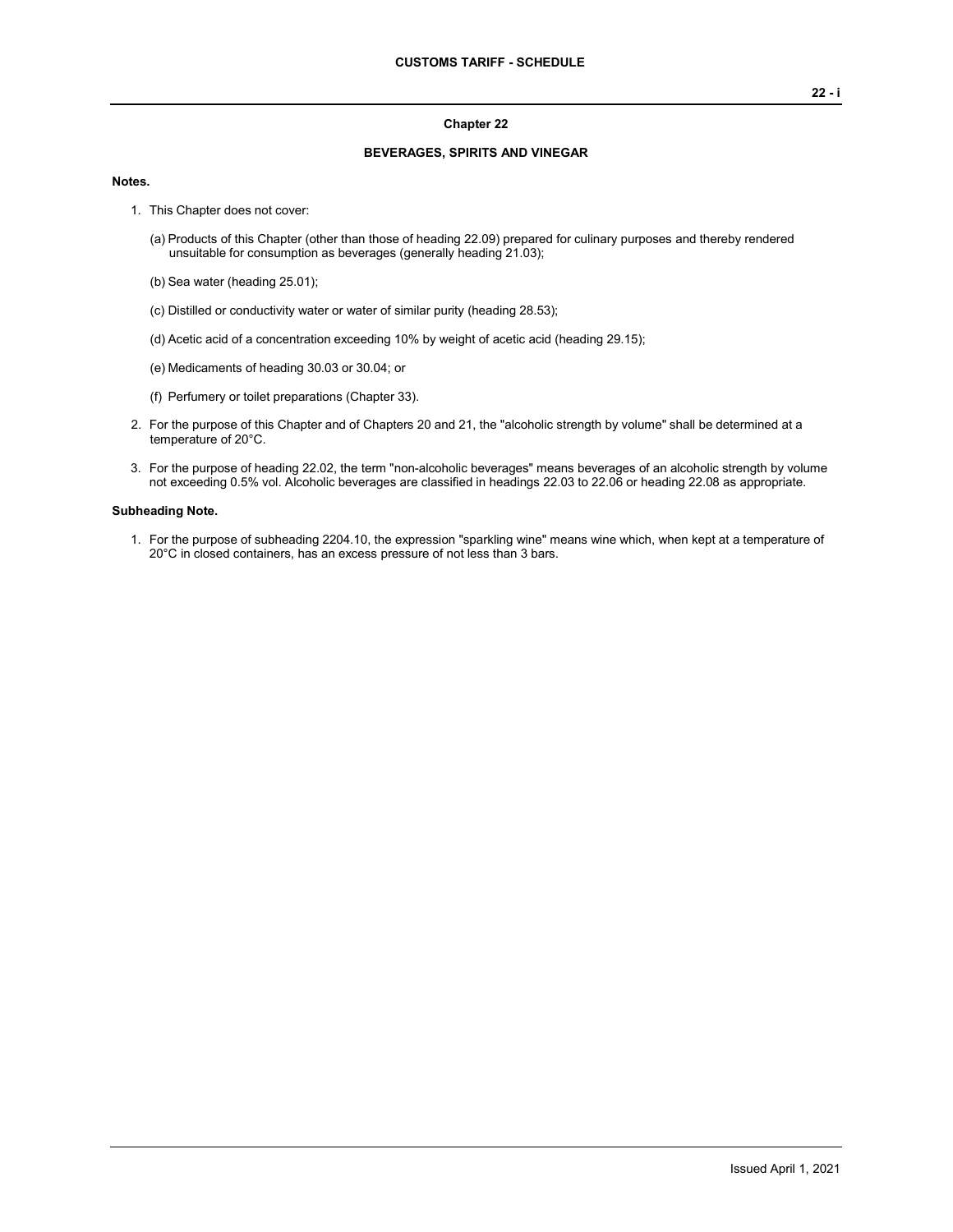| <b>Tariff</b><br>Item | <b>SS</b> | <b>Description of Goods</b>                                                                                                                                                                                             | Unit of<br>Meas.         | <b>MFN</b><br>Tariff | Applicable<br><b>Preferential Tariffs</b>                                                                                                                      |
|-----------------------|-----------|-------------------------------------------------------------------------------------------------------------------------------------------------------------------------------------------------------------------------|--------------------------|----------------------|----------------------------------------------------------------------------------------------------------------------------------------------------------------|
| 22.01                 |           | Waters, including natural or artificial mineral waters and aerated waters,<br>not containing added sugar or other sweetening matter nor flavoured;<br>ice and snow.                                                     |                          |                      |                                                                                                                                                                |
| 2201.10.00            |           | -Mineral waters and aerated waters                                                                                                                                                                                      |                          | Free                 | CCCT, LDCT, GPT,<br>UST, MXT, CIAT, CT,<br>CRT, IT, NT, SLT, PT,<br>COLT, JT, PAT, HNT,<br>KRT, CEUT, UAT,<br>CPTPT, UKT: Free                                 |
|                       |           |                                                                                                                                                                                                                         | LTR.<br>LTR              |                      |                                                                                                                                                                |
| 2201.90.00 00 -Other  |           |                                                                                                                                                                                                                         | LTR.                     | 6.5%                 | CCCT, LDCT, UST,<br>MXT, CT, CRT, IT, NT,<br>SLT, PT, COLT, JT,<br>PAT, HNT, KRT, CEUT,<br>UAT, CPTPT,<br>UKT: Free<br>GPT: 3%                                 |
| 22.02                 |           | Waters, including mineral waters and aerated waters, containing added<br>sugar or other sweetening matter or flavoured, and other non-alcoholic<br>beverages, not including fruit or vegetable juices of heading 20.09. |                          |                      |                                                                                                                                                                |
| 2202.10.00            |           | -Waters, including mineral waters and aerated waters, containing added<br>sugar or other sweetening matter or flavoured                                                                                                 |                          | 11%                  | CCCT, LDCT, UST,<br>MXT, CIAT, CT, CRT,<br>IT, NT, SLT, PT, COLT,<br>JT, PAT, HNT, KRT,<br>CEUT, UAT, CPTPT,<br>UKT: Free<br>AUT: 8.5%<br>NZT: 8.5%<br>GPT: 5% |
|                       |           | -----Carbonated soft drinks:                                                                                                                                                                                            |                          |                      |                                                                                                                                                                |
|                       |           |                                                                                                                                                                                                                         | <b>LTR</b><br><b>LTR</b> |                      |                                                                                                                                                                |
|                       |           |                                                                                                                                                                                                                         | LTR                      |                      |                                                                                                                                                                |
|                       |           |                                                                                                                                                                                                                         |                          |                      |                                                                                                                                                                |
|                       |           | -Other:                                                                                                                                                                                                                 |                          |                      |                                                                                                                                                                |
|                       |           | 2202.91.00 00 - - Non-alcoholic beer                                                                                                                                                                                    | <b>LTR</b>               | Free                 | CCCT, LDCT, GPT,<br>UST, MXT, CIAT, CT,<br>CRT, IT, NT, SLT, PT,<br>COLT, JT, PAT, HNT,<br>KRT, CEUT, UAT,<br>CPTPT, UKT: Free                                 |

**2202.99 - -Other**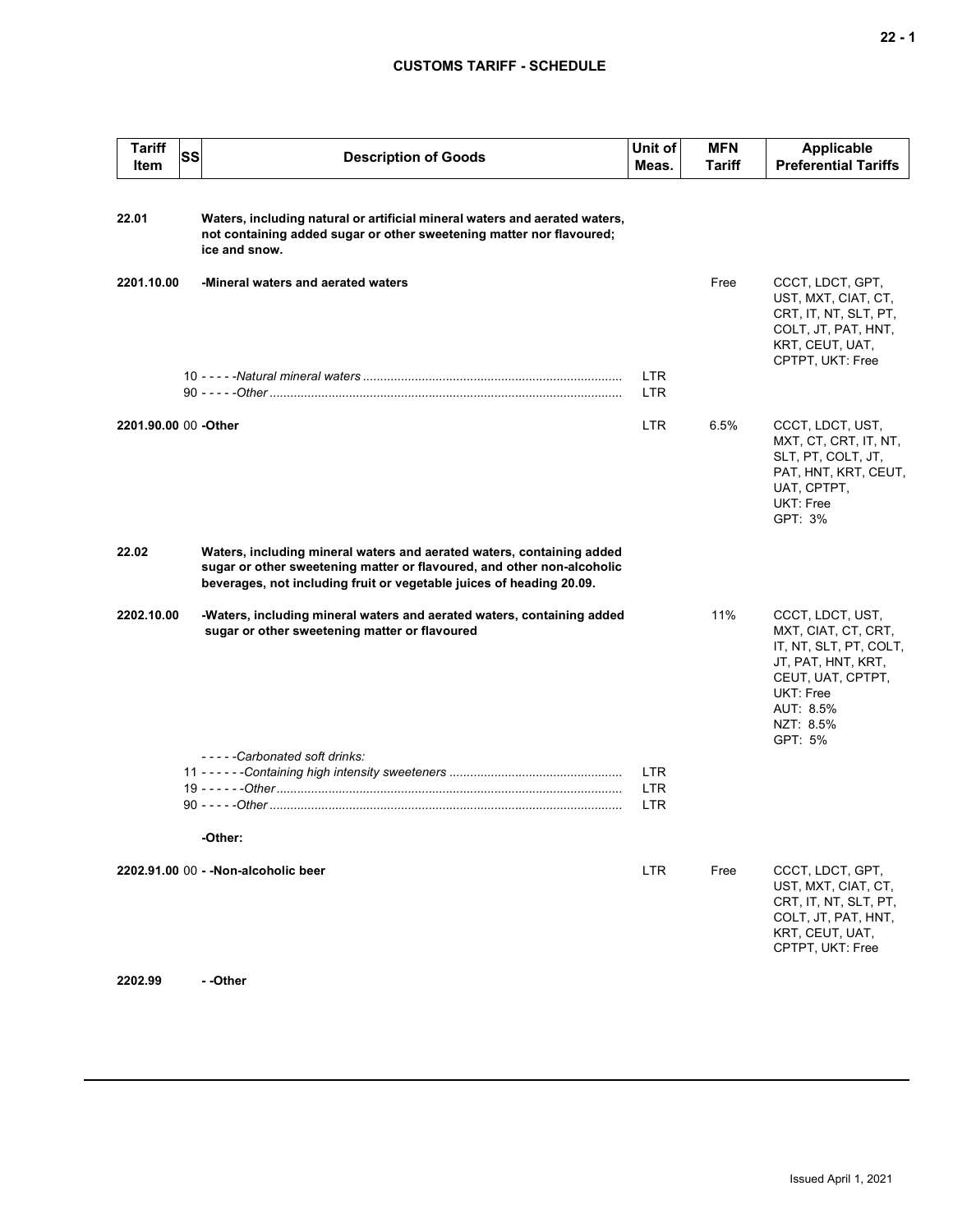| <b>Tariff</b><br>SS | <b>Description of Goods</b>                                                                                                             | Unit of                  | <b>MFN</b>                              | <b>Applicable</b>                                                                                                                          |
|---------------------|-----------------------------------------------------------------------------------------------------------------------------------------|--------------------------|-----------------------------------------|--------------------------------------------------------------------------------------------------------------------------------------------|
| Item                | 2202.99.10 00 - - - Non-alcoholic wine                                                                                                  | Meas.<br><b>LTR</b>      | <b>Tariff</b><br>3.3¢/litre             | <b>Preferential Tariffs</b><br>CCCT, LDCT, UST,                                                                                            |
|                     |                                                                                                                                         |                          |                                         | MXT, CIAT, CT, CRT,<br>IT, NT, SLT, PT, COLT,<br>JT, PAT, HNT, KRT,<br>CEUT, UAT, CPTPT,<br>UKT: Free                                      |
|                     | - - - Juices, not concentrated, fortified with vitamins or minerals:                                                                    |                          |                                         |                                                                                                                                            |
| 2202.99.21          | ----Of any single fruit or vegetable                                                                                                    |                          | 11%                                     | CCCT, LDCT, UST,<br>MXT, CIAT, CT, CRT,<br>IT, NT, SLT, PT, COLT,<br>JT, PAT, HNT, KRT,<br>CEUT, UAT, CPTPT,<br>UKT: Free<br>GPT: 7%       |
|                     |                                                                                                                                         | <b>LTR</b><br><b>LTR</b> |                                         |                                                                                                                                            |
|                     | 2202.99.22 00 - - - - Of mixtures of fruits or vegetables                                                                               | <b>LTR</b>               | 11%                                     | CCCT, LDCT, UST,<br>MXT, CIAT, CT, CRT,<br>IT, NT, SLT, PT, COLT,<br>JT, PAT, HNT, KRT,<br>CEUT, UAT, CPTPT,<br>UKT: Free<br>GPT: 7%       |
|                     | - - - Beverages containing milk:                                                                                                        |                          |                                         |                                                                                                                                            |
|                     | 2202.99.31 00 - - - - Chocolate milk                                                                                                    | <b>LTR</b>               | 11%                                     | CCCT, LDCT, UST,<br>MXT, CIAT, CT, CRT,<br>IT, NT, SLT, PT, COLT,<br>JT, PAT, HNT, KRT,<br>CEUT, UAT, UKT: Free<br>GPT: 11%<br>CPTPT: 3.5% |
|                     | 2202.99.32 00 - - - - Other, containing 50% or more by weight of dairy content, not put up for<br>retail sale, within access commitment | LTR                      | 7.5%                                    | CCCT, LDCT, UST,<br>MXT, CIAT, CT, CRT,<br>IT, NT, SLT, PT, COLT,<br>JT, PAT, HNT, CEUT,<br>UAT, CPTPT,<br>UKT: Free<br>GPT: 7.5%          |
|                     | 2202.99.33 00 - - - - Other, containing 50% or more by weight of dairy content, not put up for<br>retail sale, over access commitment   | <b>HLT</b>               | 256% but not<br>less than<br>\$36.67/hl |                                                                                                                                            |
| 2202.99.39          | - - - - Other                                                                                                                           |                          | 11%                                     | CCCT, LDCT, UST,<br>MXT, CIAT, CT, CRT,<br>IT, NT, SLT, PT, COLT,<br>JT, PAT, HNT, KRT,<br>CEUT, UAT, CPTPT,<br>UKT: Free<br>GPT: 7%       |
|                     |                                                                                                                                         | LTR.                     |                                         |                                                                                                                                            |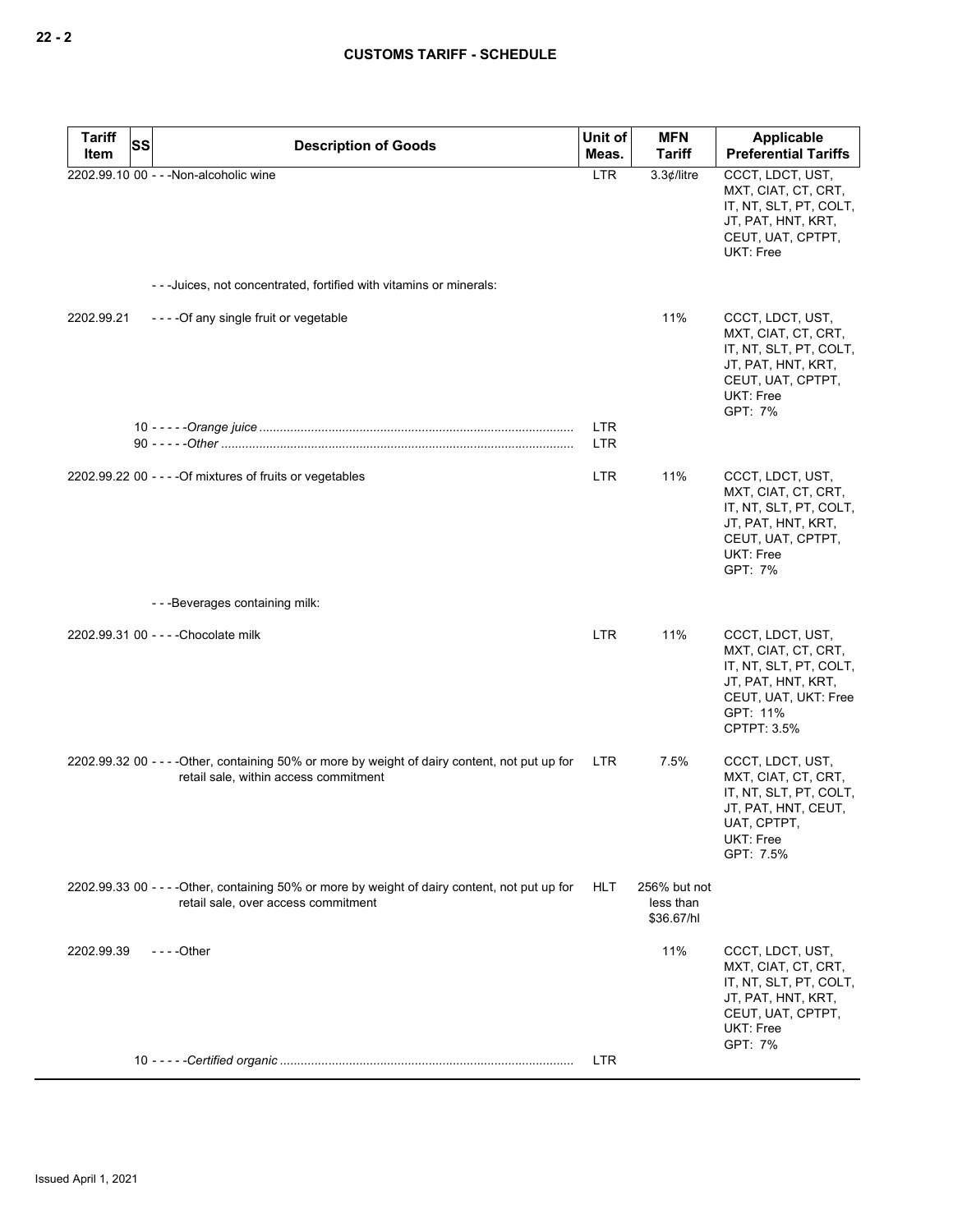| <b>Tariff</b><br>Item     | SS | <b>Description of Goods</b>                                                                                         | Unit of<br>Meas.         | <b>MFN</b><br>Tariff  | Applicable<br><b>Preferential Tariffs</b>                                                                                            |
|---------------------------|----|---------------------------------------------------------------------------------------------------------------------|--------------------------|-----------------------|--------------------------------------------------------------------------------------------------------------------------------------|
|                           |    |                                                                                                                     | <b>LTR</b>               |                       |                                                                                                                                      |
| 2202.99.90                |    | ---Other                                                                                                            | <b>LTR</b>               | 11%                   | CCCT, LDCT, UST,<br>MXT, CIAT, CT, CRT,<br>IT, NT, SLT, PT, COLT,<br>JT, PAT, HNT, KRT,<br>CEUT, UAT, CPTPT,<br>UKT: Free<br>GPT: 7% |
|                           |    |                                                                                                                     | <b>LTR</b>               |                       |                                                                                                                                      |
| 2203.00.00                |    | Beer made from malt.                                                                                                |                          | Free                  | CCCT, LDCT, GPT,<br>UST, MXT, CIAT, CT,<br>CRT, IT, NT, SLT, PT,<br>COLT, JT, PAT, HNT,<br>KRT, CEUT, UAT,<br>CPTPT, UKT: Free       |
|                           |    | 10 - - - - - Of an alcoholic strength by volume not exceeding 1.2% vol                                              | <b>LTR</b>               |                       |                                                                                                                                      |
|                           |    | 20 - - - - - Of an alcoholic strength by volume exceeding 1.2% vol but not                                          |                          |                       |                                                                                                                                      |
|                           |    | -----Of an alcoholic strength by volume exceeding 2.5% vol but not<br>exceeding 11.9% vol:                          | <b>LTR</b>               |                       |                                                                                                                                      |
|                           |    |                                                                                                                     | <b>LTR</b>               |                       |                                                                                                                                      |
|                           |    |                                                                                                                     | <b>LTR</b>               |                       |                                                                                                                                      |
|                           |    | 40 - - - - - Of an alcoholic strength by volume exceeding 11.9% vol                                                 | <b>LTR</b><br><b>LTR</b> |                       |                                                                                                                                      |
| 22.04<br>2204.10          |    | Wine of fresh grapes, including fortified wines; grape must other than<br>that of heading 20.09.<br>-Sparkling wine |                          |                       |                                                                                                                                      |
|                           |    |                                                                                                                     |                          |                       |                                                                                                                                      |
|                           |    | 2204.10.10 00 - - - Of an alcoholic strength by volume not exceeding 22.9% vol                                      | <b>LTR</b>               | Free                  | CCCT, LDCT, UST,<br>MXT, CIAT, CT, CRT,<br>IT, PT, COLT, JT, PAT,<br>HNT, KRT, CEUT, UAT,<br>CPTPT, UKT: Free                        |
| 2204.10.90 00 - - - Other |    |                                                                                                                     | <b>LTR</b>               | Free                  | CCCT, LDCT, UST,<br>MXT, CIAT, CT, CRT,<br>IT, PT, COLT, JT, PAT,<br>HNT, KRT, CEUT, UAT,<br>CPTPT, UKT: Free                        |
|                           |    | -Other wine; grape must with fermentation prevented or arrested by the<br>addition of alcohol:                      |                          |                       |                                                                                                                                      |
| 2204.21                   |    | - - In containers holding 2 litres or less                                                                          |                          |                       |                                                                                                                                      |
| 2204.21.10                |    | ---Wine, of an alcoholic strength by volume not exceeding 13.7% vol                                                 |                          | 1.87 $\not\in$ /litre | CCCT, LDCT, UST,<br>MXT, CIAT, CT, CRT,<br>IT, PT, COLT, JT, PAT,<br>HNT, KRT, CEUT, UAT,                                            |
|                           |    |                                                                                                                     | LTR.                     |                       | CPTPT, UKT: Free                                                                                                                     |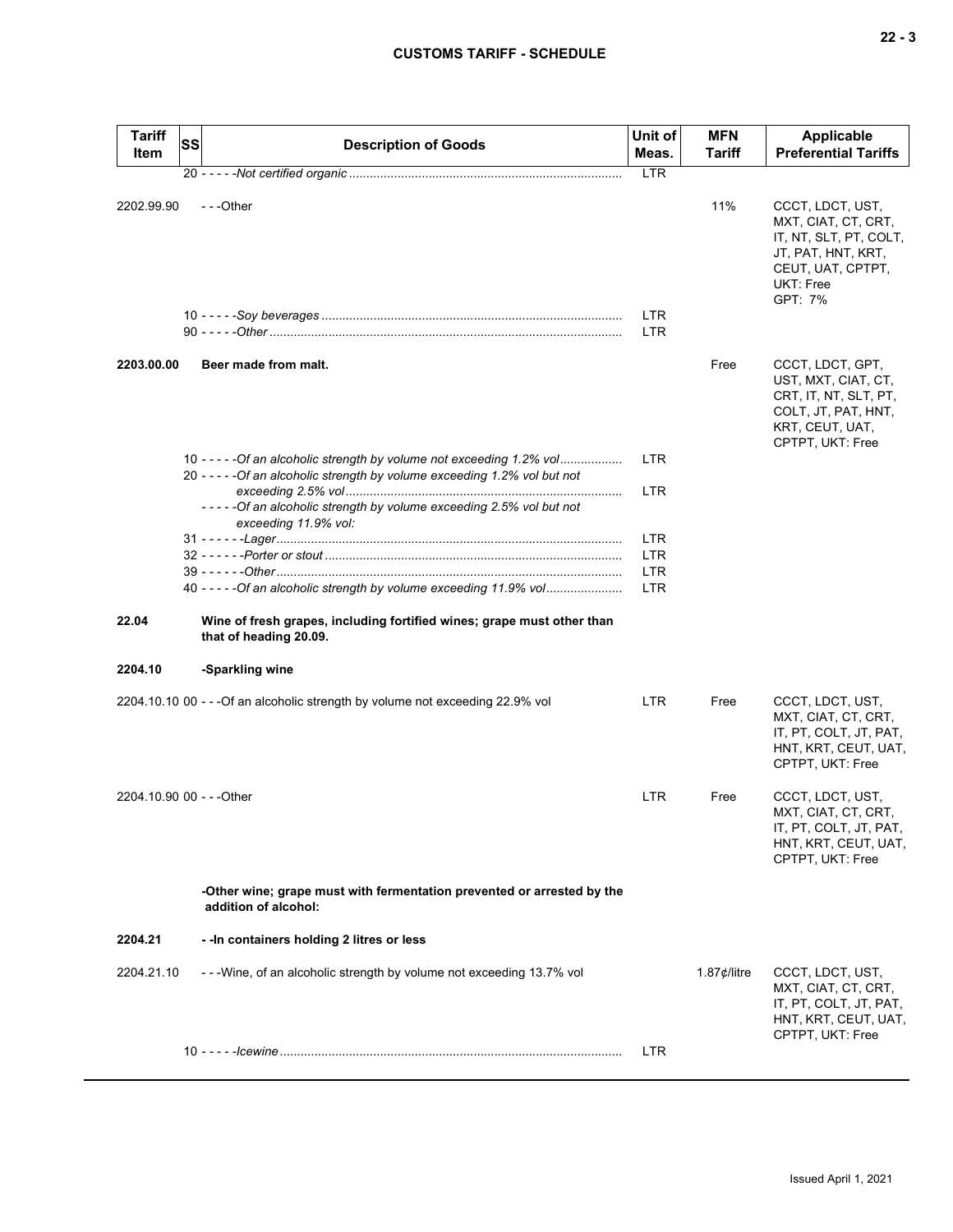### **CUSTOMS TARIFF - SCHEDULE**

| <b>Tariff</b><br>ssl<br>Item | <b>Description of Goods</b>                                                                                 | Unit of<br>Meas.                       | <b>MFN</b><br>Tariff | Applicable<br><b>Preferential Tariffs</b>                                                                                                             |
|------------------------------|-------------------------------------------------------------------------------------------------------------|----------------------------------------|----------------------|-------------------------------------------------------------------------------------------------------------------------------------------------------|
|                              | $---Other:$                                                                                                 | <b>LTR</b><br><b>LTR</b><br><b>LTR</b> |                      |                                                                                                                                                       |
|                              | - - - Wine, of an alcoholic strength by volume exceeding 13.7% vol but not<br>exceeding 21.9%:              |                                        |                      |                                                                                                                                                       |
|                              | 2204.21.21 00 - - - - Of an alcoholic strength by volume not exceeding 14.9% vol                            | <b>LTR</b>                             | $4.68$ ¢/litre       | CCCT, LDCT, UST,<br>MXT, CIAT, CT, CRT,<br>IT, PT, COLT, JT, PAT,<br>HNT, KRT, CEUT, UAT,<br>CPTPT, UKT: Free<br>AUT: 2.75¢/litre<br>NZT: 2.75¢/litre |
|                              | 2204.21.22 00 - - - - Of an alcoholic strength by volume exceeding 14.9% vol but not<br>exceeding 15.9% vol | <b>LTR</b>                             | Free                 | AUT, NZT, CCCT, LDCT,<br>UST, MXT, CIAT, CT,<br>CRT, IT, PT, COLT, JT,<br>PAT, HNT, KRT, CEUT,<br>UAT, CPTPT,<br><b>UKT: Free</b>                     |
|                              | 2204.21.23 00 - - - - Of an alcoholic strength by volume exceeding 15.9% vol but not<br>exceeding 16.9% vol | <b>LTR</b>                             | Free                 | AUT, NZT, CCCT, LDCT,<br>UST, MXT, CIAT, CT,<br>CRT, IT, PT, COLT, JT,<br>PAT, HNT, KRT, CEUT,<br>UAT, CPTPT,<br>UKT: Free                            |
|                              | 2204.21.24 00 - - - - Of an alcoholic strength by volume exceeding 16.9% vol but not<br>exceeding 17.9% vol | <b>LTR</b>                             | Free                 | AUT, NZT, CCCT, LDCT,<br>UST, MXT, CIAT, CT,<br>CRT, IT, PT, COLT, JT,<br>PAT, HNT, KRT, CEUT,<br>UAT, CPTPT,<br>UKT: Free                            |
|                              | 2204.21.25 00 - - - - Of an alcoholic strength by volume exceeding 17.9% vol but not<br>exceeding 18.9% vol | <b>LTR</b>                             | Free                 | AUT, NZT, CCCT, LDCT,<br>UST, MXT, CIAT, CT,<br>CRT, IT, PT, COLT, JT,<br>PAT, HNT, KRT, CEUT,<br>UAT, CPTPT,<br>UKT: Free                            |
|                              | 2204.21.26 00 - - - - Of an alcoholic strength by volume exceeding 18.9% vol but not<br>exceeding 19.9% vol | LTR                                    | Free                 | AUT, NZT, CCCT, LDCT,<br>UST, MXT, CIAT, CT,<br>CRT, IT, PT, COLT, JT,<br>PAT, HNT, KRT, CEUT,<br>UAT, CPTPT,<br>UKT: Free                            |
|                              | 2204.21.27 00 - - - - Of an alcoholic strength by volume exceeding 19.9% vol but not<br>exceeding 20.9% vol | <b>LTR</b>                             | Free                 | AUT, NZT, CCCT, LDCT,<br>UST, MXT, CIAT, CT,<br>CRT, IT, PT, COLT, JT,<br>PAT, HNT, KRT, CEUT,<br>UAT, CPTPT,<br>UKT: Free                            |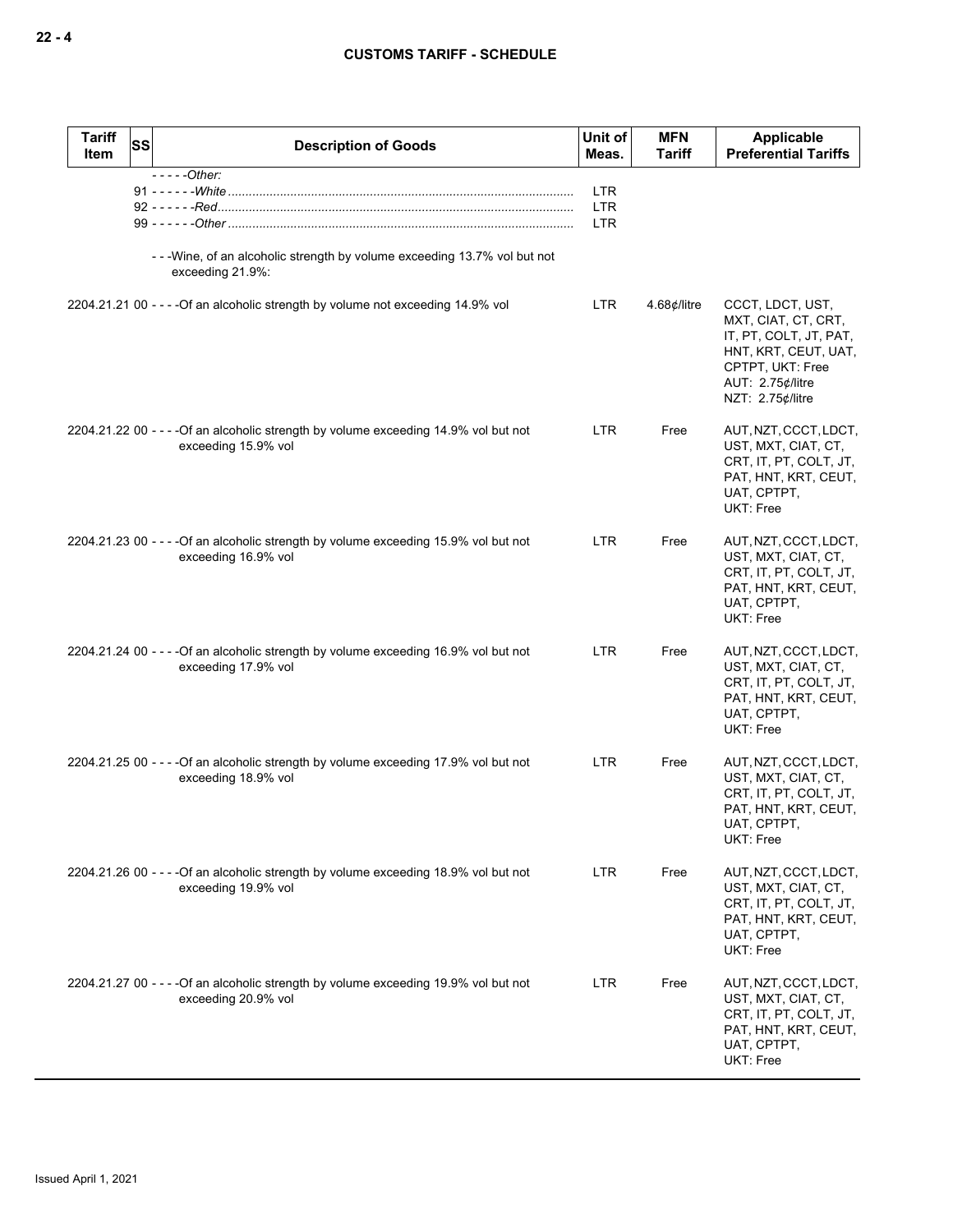|  |  | ×<br>۰. |
|--|--|---------|
|--|--|---------|

| <b>Tariff</b><br><b>SS</b><br>Item | <b>Description of Goods</b>                                                                                 | Unit of<br>Meas.                       | <b>MFN</b><br>Tariff | Applicable<br><b>Preferential Tariffs</b>                                                                                  |
|------------------------------------|-------------------------------------------------------------------------------------------------------------|----------------------------------------|----------------------|----------------------------------------------------------------------------------------------------------------------------|
|                                    | 2204.21.28 00 - - - - Of an alcoholic strength by volume exceeding 20.9% vol but not<br>exceeding 21.9% vol | <b>LTR</b>                             | Free                 | AUT, NZT, CCCT, LDCT,<br>UST, MXT, CIAT, CT,<br>CRT, IT, PT, COLT, JT,<br>PAT, HNT, KRT, CEUT,<br>UAT, CPTPT,<br>UKT: Free |
|                                    | - - - Wine, of an alcoholic strength by volume exceeding 21.9% vol:                                         |                                        |                      |                                                                                                                            |
|                                    | 2204.21.31 00 - - - - Of an alcoholic strength by volume exceeding 21.9% vol but not<br>exceeding 22.9% vol | <b>LTR</b>                             | Free                 | AUT, NZT, CCCT, LDCT,<br>UST, MXT, CIAT, CT,<br>CRT, IT, PT, COLT, JT,<br>PAT, HNT, KRT, CEUT,<br>UAT, CPTPT,<br>UKT: Free |
|                                    | 2204.21.32 00 - - - - Of an alcoholic strength by volume exceeding 22.9% vol                                | <b>LTR</b>                             | Free                 | CCCT, LDCT, UST,<br>MXT, CIAT, CT, CRT,<br>IT, PT, COLT, JT, PAT,<br>HNT, KRT, CEUT, UAT,<br>CPTPT, UKT: Free              |
|                                    | - - - Grape must with fermentation prevented or arrested by the addition of<br>alcohol:                     |                                        |                      |                                                                                                                            |
|                                    | 2204.21.41 00 - - - - Of an alcoholic strength by volume not exceeding 22.9% vol                            | <b>LTR</b>                             | Free                 | CCCT, LDCT, UST,<br>MXT, CIAT, CT, CRT,<br>IT, PT, COLT, JT, PAT,<br>HNT, KRT, CEUT, UAT,<br>CPTPT, UKT: Free              |
| 2204.21.49 00 - - - - Other        |                                                                                                             | <b>LTR</b>                             | Free                 | CCCT, LDCT, UST,<br>MXT, CIAT, CT, CRT,<br>IT, PT, COLT, JT, PAT,<br>HNT, KRT, CEUT, UAT,<br>CPTPT, UKT: Free              |
| 2204.22                            | - - In containers holding more than 2 litres but not more than 10 litres                                    |                                        |                      |                                                                                                                            |
| 2204.22.10                         | - - - Wine, of an alcoholic strength by volume not exceeding 13.7% vol                                      |                                        | Free                 | CCCT, LDCT, UST,<br>MXT, CIAT, CT, CRT,<br>IT, PT, COLT, JT, PAT,<br>HNT, KRT, CEUT, UAT,<br>CPTPT, UKT: Free              |
|                                    |                                                                                                             | <b>LTR</b><br><b>LTR</b><br><b>LTR</b> |                      |                                                                                                                            |
|                                    | - - - Wine, of an alcoholic strength by volume exceeding 13.7% vol but not                                  |                                        |                      |                                                                                                                            |

exceeding 21.9% vol: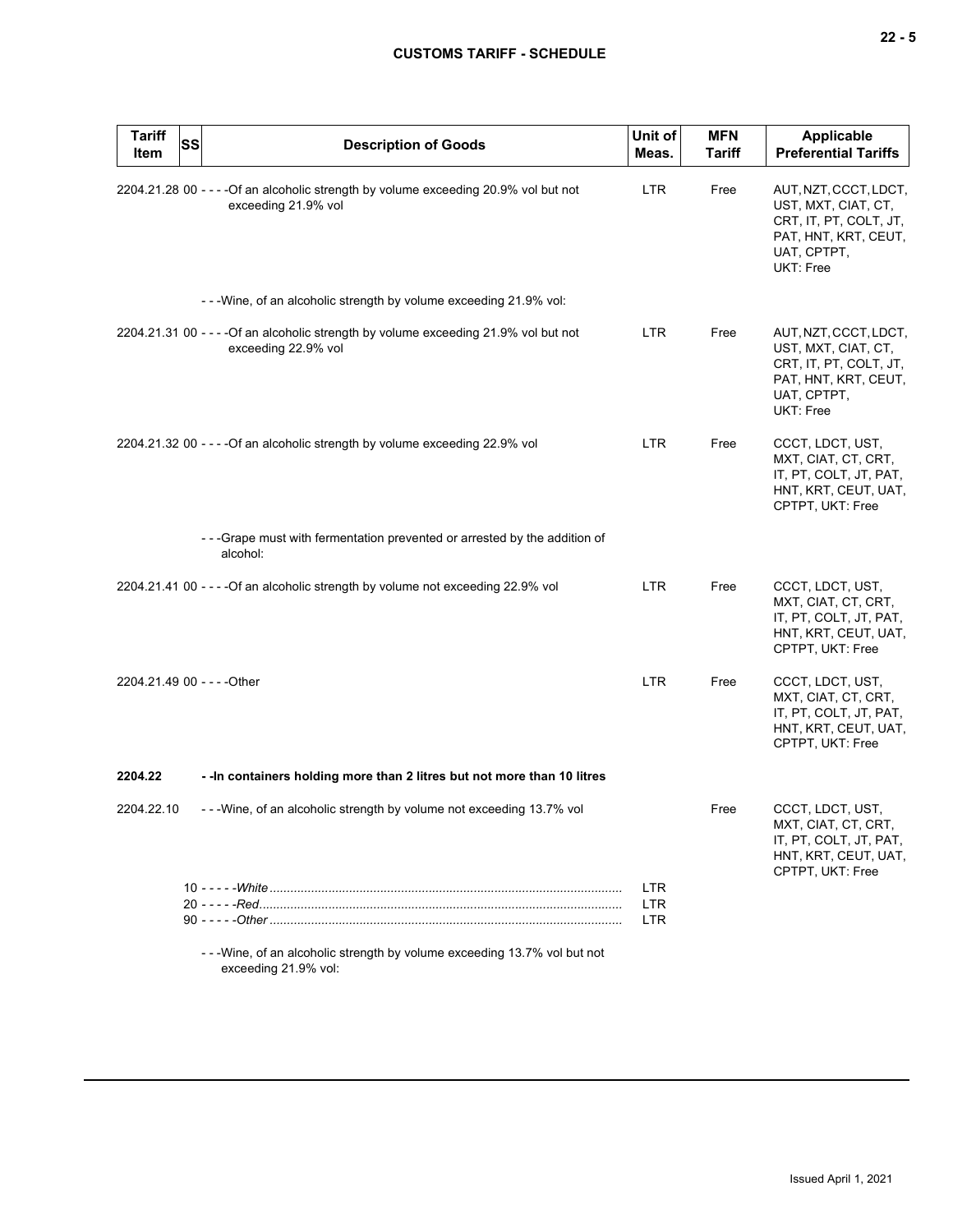| <b>Tariff</b><br>SS<br>Item | <b>Description of Goods</b>                                                                                 | Unit of<br>Meas. | <b>MFN</b><br><b>Tariff</b> | Applicable<br><b>Preferential Tariffs</b>                                                                                  |
|-----------------------------|-------------------------------------------------------------------------------------------------------------|------------------|-----------------------------|----------------------------------------------------------------------------------------------------------------------------|
|                             | 2204.22.21 00 - - - - Of an alcoholic strength by volume not exceeding 14.9% vol                            | <b>LTR</b>       | Free                        | AUT, NZT, CCCT, LDCT,<br>UST, MXT, CIAT, CT,<br>CRT, IT, PT, COLT, JT,<br>PAT, HNT, KRT, CEUT,<br>UAT, CPTPT,<br>UKT: Free |
|                             | 2204.22.22 00 - - - - Of an alcoholic strength by volume exceeding 14.9% vol but not<br>exceeding 15.9% vol | LTR.             | Free                        | AUT, NZT, CCCT, LDCT,<br>UST, MXT, CIAT, CT,<br>CRT, IT, PT, COLT, JT,<br>PAT, HNT, KRT, CEUT,<br>UAT, CPTPT,<br>UKT: Free |
|                             | 2204.22.23 00 - - - - Of an alcoholic strength by volume exceeding 15.9% vol but not<br>exceeding 16.9% vol | <b>LTR</b>       | Free                        | AUT, NZT, CCCT, LDCT,<br>UST, MXT, CIAT, CT,<br>CRT, IT, PT, COLT, JT,<br>PAT, HNT, KRT, CEUT,<br>UAT, CPTPT,<br>UKT: Free |
|                             | 2204.22.24 00 - - - - Of an alcoholic strength by volume exceeding 16.9% vol but not<br>exceeding 17.9% vol | LTR.             | Free                        | AUT, NZT, CCCT, LDCT,<br>UST, MXT, CIAT, CT,<br>CRT, IT, PT, COLT, JT,<br>PAT, HNT, KRT, CEUT,<br>UAT, CPTPT,<br>UKT: Free |
|                             | 2204.22.25 00 - - - - Of an alcoholic strength by volume exceeding 17.9% vol but not<br>exceeding 18.9% vol | LTR              | Free                        | AUT, NZT, CCCT, LDCT,<br>UST, MXT, CIAT, CT,<br>CRT, IT, PT, COLT, JT,<br>PAT, HNT, KRT, CEUT,<br>UAT, CPTPT,<br>UKT: Free |
|                             | 2204.22.26 00 - - - - Of an alcoholic strength by volume exceeding 18.9% vol but not<br>exceeding 19.9% vol | LTR              | Free                        | AUT, NZT, CCCT, LDCT,<br>UST, MXT, CIAT, CT,<br>CRT, IT, PT, COLT, JT,<br>PAT, HNT, KRT, CEUT,<br>UAT, CPTPT,<br>UKT: Free |
|                             | 2204.22.27 00 - - - - Of an alcoholic strength by volume exceeding 19.9% vol but not<br>exceeding 20.9% vol | <b>LTR</b>       | Free                        | AUT, NZT, CCCT, LDCT,<br>UST, MXT, CIAT, CT,<br>CRT, IT, PT, COLT, JT,<br>PAT, HNT, KRT, CEUT,<br>UAT, CPTPT,<br>UKT: Free |
|                             | 2204.22.28 00 - - - - Of an alcoholic strength by volume exceeding 20.9% vol but not<br>exceeding 21.9% vol | LTR.             | Free                        | AUT, NZT, CCCT, LDCT,<br>UST, MXT, CIAT, CT,<br>CRT, IT, PT, COLT, JT,<br>PAT, HNT, KRT, CEUT,<br>UAT, CPTPT,<br>UKT: Free |
|                             | - - - Wine, of an alcoholic strength by volume exceeding 21.9% vol:                                         |                  |                             |                                                                                                                            |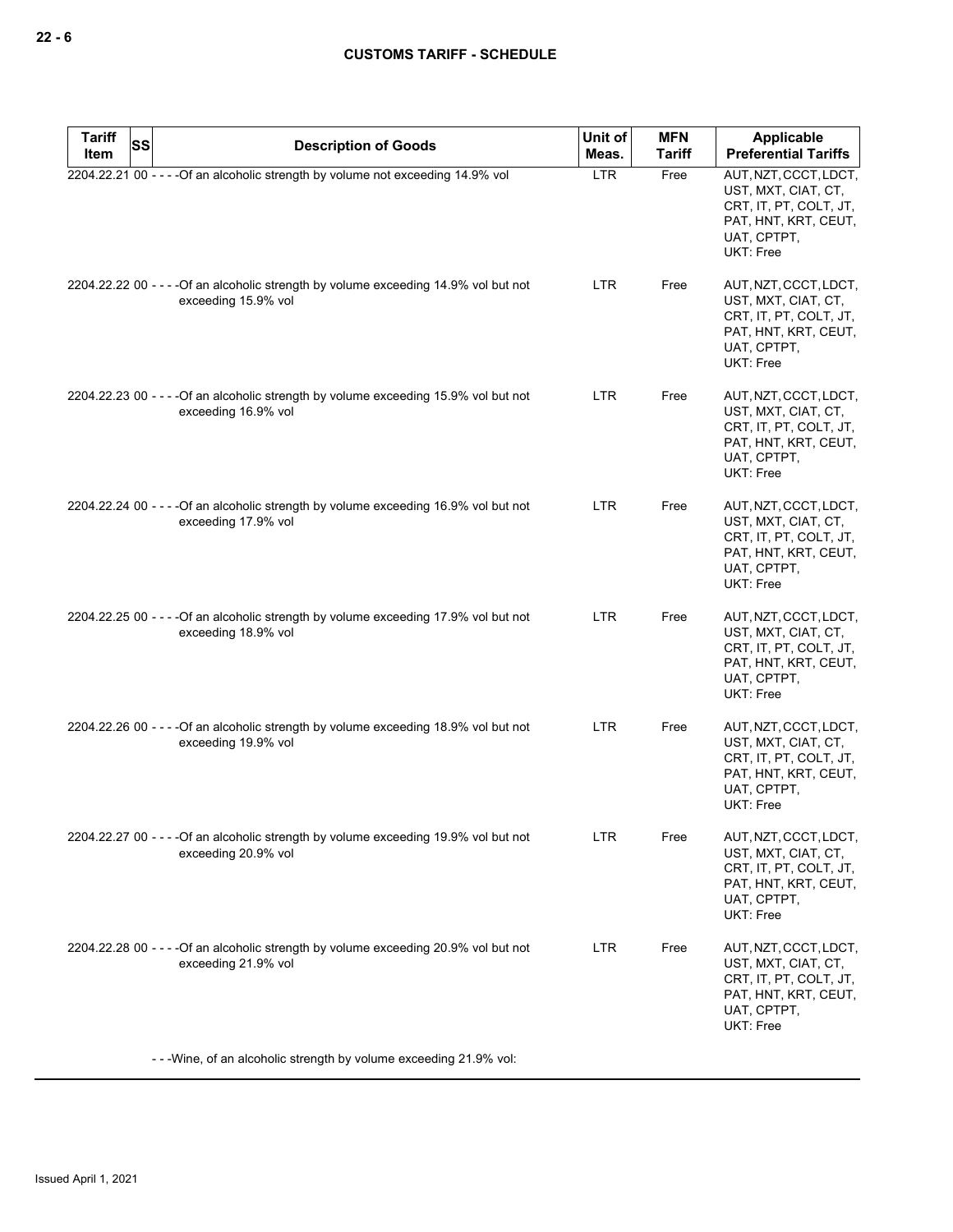|--|--|--|

| <b>Tariff</b><br>Item       | <b>SS</b> | <b>Description of Goods</b>                                                                                 | Unit of<br>Meas.                       | <b>MFN</b><br><b>Tariff</b> | Applicable<br><b>Preferential Tariffs</b>                                                                                  |
|-----------------------------|-----------|-------------------------------------------------------------------------------------------------------------|----------------------------------------|-----------------------------|----------------------------------------------------------------------------------------------------------------------------|
|                             |           | 2204.22.31 00 - - - - Of an alcoholic strength by volume exceeding 21.9% vol but not<br>exceeding 22.9% vol | <b>LTR</b>                             | Free                        | AUT, NZT, CCCT, LDCT,<br>UST, MXT, CIAT, CT,<br>CRT, IT, PT, COLT, JT,<br>PAT, HNT, KRT, CEUT,<br>UAT, CPTPT,<br>UKT: Free |
|                             |           | 2204.22.32 00 - - - - Of an alcoholic strength by volume exceeding 22.9% vol                                | <b>LTR</b>                             | Free                        | CCCT, LDCT, UST,<br>MXT, CIAT, CT, CRT,<br>IT, PT, COLT, JT, PAT,<br>HNT, KRT, CEUT, UAT,<br>CPTPT, UKT: Free              |
|                             |           | - - - Grape must with fermentation prevented or arrested by the addition of<br>alcohol:                     |                                        |                             |                                                                                                                            |
|                             |           | 2204.22.41 00 - - - - Of an alcoholic strength by volume not exceeding 22.9% vol                            | <b>LTR</b>                             | Free                        | CCCT, LDCT, UST,<br>MXT, CIAT, CT, CRT,<br>IT, PT, COLT, JT, PAT,<br>HNT, KRT, CEUT, UAT,<br>CPTPT, UKT: Free              |
| 2204.22.49 00 - - - - Other |           |                                                                                                             | <b>LTR</b>                             | Free                        | CCCT, LDCT, UST,<br>MXT, CIAT, CT, CRT,<br>IT, PT, COLT, JT, PAT,<br>HNT, KRT, CEUT, UAT,<br>CPTPT, UKT: Free              |
| 2204.29                     |           | --Other                                                                                                     |                                        |                             |                                                                                                                            |
| 2204.29.10                  |           | - - - Wine, of an alcoholic strength by volume not exceeding 13.7% vol                                      |                                        | Free                        | CCCT, LDCT, UST,<br>MXT, CIAT, CT, CRT,<br>IT, PT, COLT, JT, PAT,<br>HNT, KRT, CEUT, UAT,                                  |
|                             |           | - - - Wine, of an alcoholic strength by volume exceeding 13.7% vol but not                                  | <b>LTR</b><br><b>LTR</b><br><b>LTR</b> |                             | CPTPT, UKT: Free                                                                                                           |
|                             |           | exceeding 21.9% vol:                                                                                        |                                        |                             |                                                                                                                            |
|                             |           | 2204.29.21 00 - - - - Of an alcoholic strength by volume not exceeding 14.9% vol                            | <b>LTR</b>                             | Free                        | AUT, NZT, CCCT, LDCT,<br>UST, MXT, CIAT, CT,<br>CRT, IT, PT, COLT, JT,<br>PAT, HNT, KRT, CEUT,<br>UAT, CPTPT,<br>UKT: Free |
|                             |           | 2204.29.22 00 - - - - Of an alcoholic strength by volume exceeding 14.9% vol but not<br>exceeding 15.9% vol | <b>LTR</b>                             | Free                        | AUT, NZT, CCCT, LDCT,<br>UST, MXT, CIAT, CT,<br>CRT, IT, PT, COLT, JT,<br>PAT, HNT, KRT, CEUT,<br>UAT, CPTPT,<br>UKT: Free |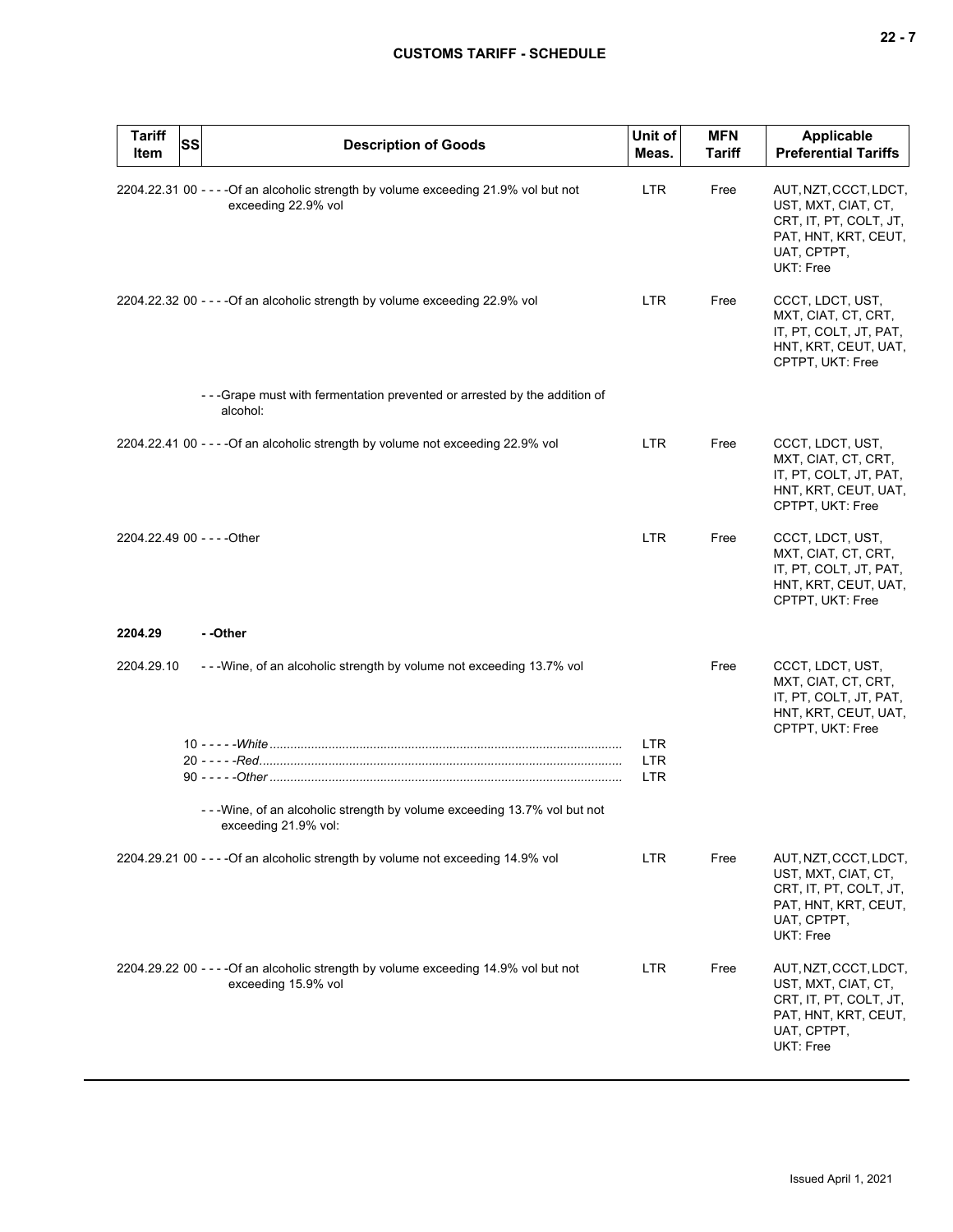| <b>Tariff</b><br><b>SS</b><br>Item | <b>Description of Goods</b>                                                                                 | Unit of<br>Meas. | <b>MFN</b><br><b>Tariff</b> | Applicable<br><b>Preferential Tariffs</b>                                                                                  |
|------------------------------------|-------------------------------------------------------------------------------------------------------------|------------------|-----------------------------|----------------------------------------------------------------------------------------------------------------------------|
|                                    | 2204.29.23 00 - - - - Of an alcoholic strength by volume exceeding 15.9% vol but not<br>exceeding 16.9% vol | <b>LTR</b>       | Free                        | AUT, NZT, CCCT, LDCT,<br>UST, MXT, CIAT, CT,<br>CRT, IT, PT, COLT, JT,<br>PAT, HNT, KRT, CEUT,<br>UAT, CPTPT,<br>UKT: Free |
|                                    | 2204.29.24 00 - - - - Of an alcoholic strength by volume exceeding 16.9% vol but not<br>exceeding 17.9% vol | <b>LTR</b>       | Free                        | AUT, NZT, CCCT, LDCT,<br>UST, MXT, CIAT, CT,<br>CRT, IT, PT, COLT, JT,<br>PAT, HNT, KRT, CEUT,<br>UAT, CPTPT,<br>UKT: Free |
|                                    | 2204.29.25 00 - - - - Of an alcoholic strength by volume exceeding 17.9% vol but not<br>exceeding 18.9% vol | <b>LTR</b>       | Free                        | AUT, NZT, CCCT, LDCT,<br>UST, MXT, CIAT, CT,<br>CRT, IT, PT, COLT, JT,<br>PAT, HNT, KRT, CEUT,<br>UAT, CPTPT,<br>UKT: Free |
|                                    | 2204.29.26 00 - - - - Of an alcoholic strength by volume exceeding 18.9% vol but not<br>exceeding 19.9% vol | <b>LTR</b>       | Free                        | AUT, NZT, CCCT, LDCT,<br>UST, MXT, CIAT, CT,<br>CRT, IT, PT, COLT, JT,<br>PAT, HNT, KRT, CEUT,<br>UAT, CPTPT,<br>UKT: Free |
|                                    | 2204.29.27 00 - - - - Of an alcoholic strength by volume exceeding 19.9% vol but not<br>exceeding 20.9% vol | <b>LTR</b>       | Free                        | AUT, NZT, CCCT, LDCT,<br>UST, MXT, CIAT, CT,<br>CRT, IT, PT, COLT, JT,<br>PAT, HNT, KRT, CEUT,<br>UAT, CPTPT,<br>UKT: Free |
|                                    | 2204.29.28 00 - - - - Of an alcoholic strength by volume exceeding 20.9% vol but not<br>exceeding 21.9% vol | <b>LTR</b>       | Free                        | AUT, NZT, CCCT, LDCT,<br>UST, MXT, CIAT, CT,<br>CRT, IT, PT, COLT, JT,<br>PAT, HNT, KRT, CEUT,<br>UAT, CPTPT,<br>UKT: Free |
|                                    | - - - Wine, of an alcoholic strength by volume exceeding 21.9% vol:                                         |                  |                             |                                                                                                                            |
|                                    | 2204.29.31 00 - - - - Of an alcoholic strength by volume exceeding 21.9% vol but not<br>exceeding 22.9% vol | LTR              | Free                        | AUT, NZT, CCCT, LDCT,<br>UST, MXT, CIAT, CT,<br>CRT, IT, PT, COLT, JT,<br>PAT, HNT, KRT, CEUT,<br>UAT, CPTPT,<br>UKT: Free |
|                                    | 2204.29.32 00 - - - - Of an alcoholic strength by volume exceeding 22.9% vol                                | <b>LTR</b>       | Free                        | CCCT, LDCT, UST,<br>MXT, CIAT, CT, CRT,<br>IT, PT, COLT, JT, PAT,<br>HNT, KRT, CEUT, UAT,<br>CPTPT, UKT: Free              |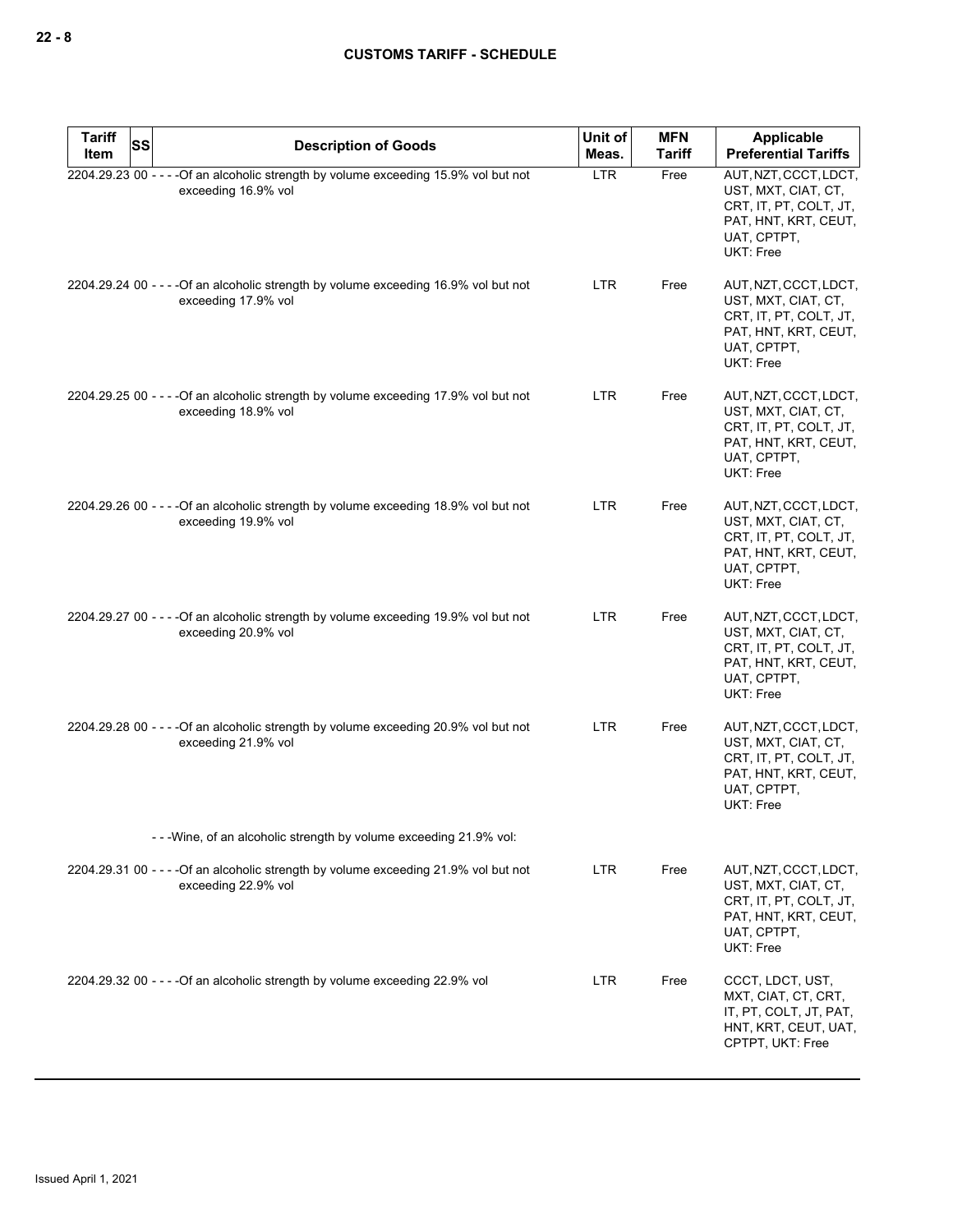| <b>Tariff</b><br><b>SS</b><br>Item | <b>Description of Goods</b>                                                                               | Unit of<br>Meas.   | <b>MFN</b><br><b>Tariff</b> | <b>Applicable</b><br><b>Preferential Tariffs</b>                                                                          |
|------------------------------------|-----------------------------------------------------------------------------------------------------------|--------------------|-----------------------------|---------------------------------------------------------------------------------------------------------------------------|
|                                    | --Grape must with fermentation prevented or arrested by the addition of<br>alcohol:                       |                    |                             |                                                                                                                           |
|                                    | 2204.29.41 00 - - - - Of an alcoholic strength by volume not exceeding 22.9% vol                          | <b>LTR</b>         | Free                        | CCCT, LDCT, UST,<br>MXT, CIAT, CT, CRT,<br>IT, PT, COLT, JT, PAT,<br>HNT, KRT, CEUT, UAT,<br>CPTPT, UKT: Free             |
| 2204.29.49 00 - - - - Other        |                                                                                                           | <b>LTR</b>         | Free                        | CCCT, LDCT, UST,<br>MXT, CIAT, CT, CRT,<br>IT, PT, COLT, JT, PAT,<br>HNT, KRT, CEUT, UAT,<br>CPTPT, UKT: Free             |
| 2204.30                            | -Other grape must                                                                                         |                    |                             |                                                                                                                           |
|                                    | 2204.30.10 00 - - - Of an alcoholic strength by volume not exceeding 22.9% vol                            | <b>LTR</b>         | Free                        | CCCT, LDCT, UST,<br>MXT, CIAT, CT, CRT,<br>IT, PT, COLT, JT, PAT,<br>HNT, KRT, CEUT, UAT,<br>CPTPT, UKT: Free             |
| 2204.30.90 00 - - - Other          |                                                                                                           | <b>LTR</b>         | Free                        | CCCT, LDCT, UST,<br>MXT, CIAT, CT, CRT,<br>IT, PT, COLT, JT, PAT,<br>HNT, KRT, CEUT, UAT,<br>CPTPT, UKT: Free             |
| 22.05                              | Vermouth and other wine of fresh grapes flavoured with plants or<br>aromatic substances.                  |                    |                             |                                                                                                                           |
| 2205.10                            | -In containers holding 2 litres or less                                                                   |                    |                             |                                                                                                                           |
| 2205.10.10                         | - - - Of an alcoholic strength by volume not exceeding 18.3% vol                                          |                    | Free                        | CCCT, LDCT, UST,<br>MXT, CIAT, CT, CRT,<br>IT, NT, SLT, PT, COLT,<br>JT, PAT, HNT, KRT,<br>CEUT, UAT, CPTPT,<br>UKT: Free |
|                                    |                                                                                                           | <b>LTR</b>         |                             |                                                                                                                           |
|                                    |                                                                                                           | LTR.<br><b>LTR</b> |                             |                                                                                                                           |
|                                    | 2205.10.20 00 - - - Of an alcoholic strength by volume exceeding 18.3% vol but not exceeding<br>22.9% vol | LTR.               | Free                        | CCCT, LDCT, UST,<br>MXT, CIAT, CT, CRT,<br>IT, NT, SLT, PT, COLT,<br>JT, PAT, HNT, KRT,<br>CEUT, UAT, CPTPT,<br>UKT: Free |
|                                    | 2205.10.30 00 - - - Of an alcoholic strength by volume exceeding 22.9% vol                                | <b>LPA</b>         | Free                        | CCCT, LDCT, UST,<br>MXT, CIAT, CT, CRT,<br>IT, NT, SLT, PT, COLT,<br>JT, PAT, HNT, KRT,<br>CEUT, UAT, CPTPT,<br>UKT: Free |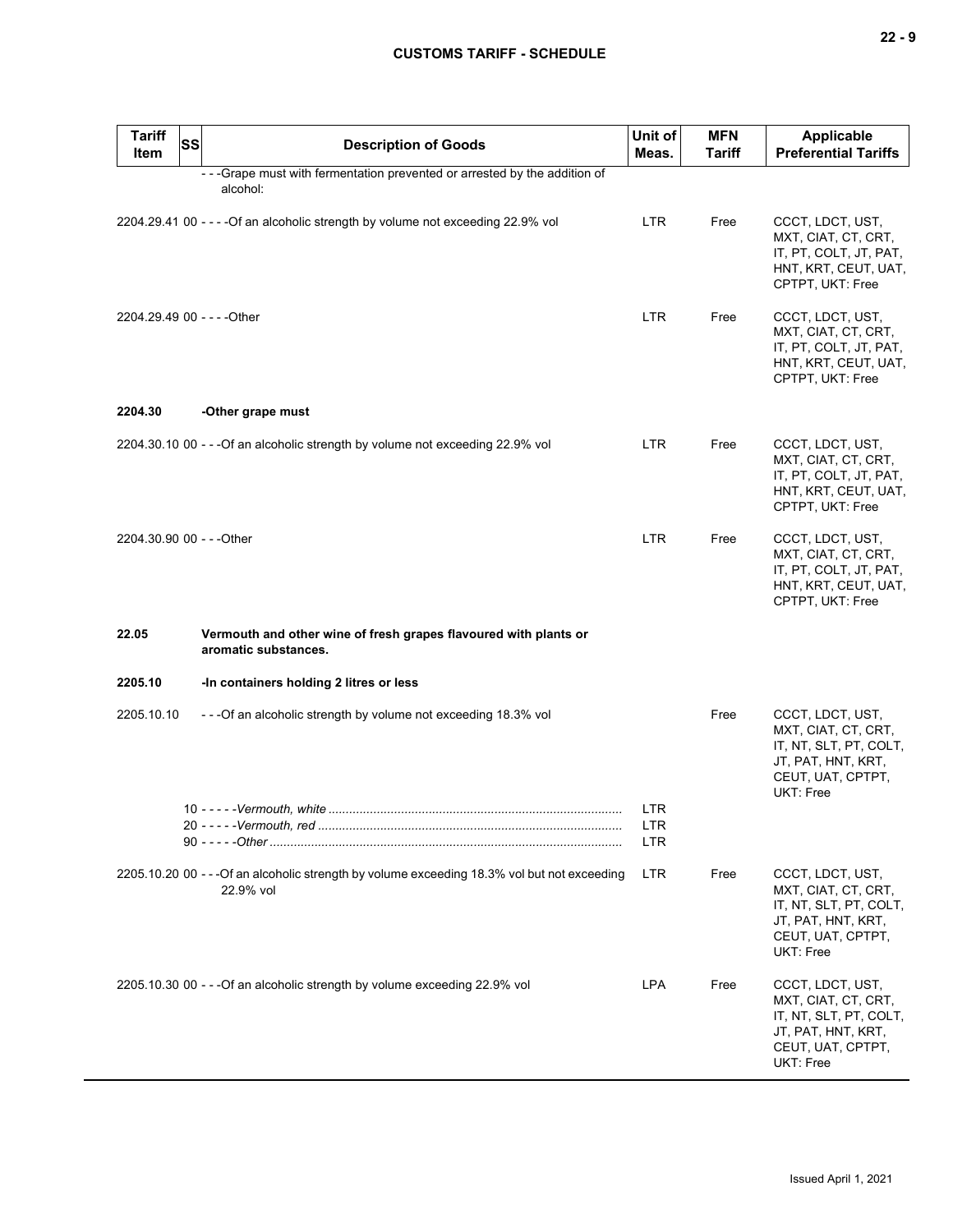| <b>Tariff</b><br>SS<br>Item | <b>Description of Goods</b>                                                                                                                                                                                    | Unit of<br>Meas. | <b>MFN</b><br>Tariff | Applicable<br><b>Preferential Tariffs</b>                                                                                 |
|-----------------------------|----------------------------------------------------------------------------------------------------------------------------------------------------------------------------------------------------------------|------------------|----------------------|---------------------------------------------------------------------------------------------------------------------------|
| 2205.90                     | -Other                                                                                                                                                                                                         |                  |                      |                                                                                                                           |
|                             | 2205.90.10 00 - - - Of an alcoholic strength by volume not exceeding 18.3% vol                                                                                                                                 | <b>LTR</b>       | Free                 | CCCT, LDCT, UST,<br>MXT, CIAT, CT, CRT,<br>IT, NT, SLT, PT, COLT,<br>JT, PAT, HNT, KRT,<br>CEUT, UAT, CPTPT,<br>UKT: Free |
|                             | 2205.90.20 00 - - - Of an alcoholic strength by volume exceeding 18.3% vol but not exceeding<br>22.9% vol                                                                                                      | <b>LTR</b>       | Free                 | CCCT, LDCT, UST,<br>MXT, CIAT, CT, CRT,<br>IT, NT, SLT, PT, COLT,<br>JT, PAT, HNT, KRT,<br>CEUT, UAT, CPTPT,<br>UKT: Free |
|                             | 2205.90.30 00 - - - Of an alcoholic strength by volume exceeding 22.9% vol                                                                                                                                     | LPA              | Free                 | CCCT, LDCT, UST,<br>MXT, CIAT, CT, CRT,<br>IT, NT, SLT, PT, COLT,<br>JT, PAT, HNT, KRT,<br>CEUT, UAT, CPTPT,<br>UKT: Free |
| 2206.00                     | Other fermented beverages (for example, cider, perry, mead, saké);<br>mixtures of fermented beverages and mixtures of fermented beverages<br>and non-alcoholic beverages, not elsewhere specified or included. |                  |                      |                                                                                                                           |
|                             | ---Cider:                                                                                                                                                                                                      |                  |                      |                                                                                                                           |
|                             | 2206.00.11 00 - - - - Sparkling, of an alcoholic strength by volume not exceeding 22.9% vol                                                                                                                    | LTR              | 28.16¢/litre         | CCCT, LDCT, UST,<br>MXT, CT, CRT, PT,<br>COLT, JT, PAT, HNT,<br>KRT, CEUT, UAT,<br>CPTPT, UKT: Free                       |
|                             | 2206.00.12 00 - - - - Other sparkling                                                                                                                                                                          | <b>LTR</b>       | 28.16¢/litre         | CCCT, LDCT, UST,<br>MXT, CT, CRT, PT,<br>COLT, JT, PAT, HNT,<br>KRT, CEUT, UAT,<br>CPTPT, UKT: Free                       |
|                             | 2206.00.18 00 - - - - Other cider, of an alcoholic strength by volume not exceeding 22.9% vol                                                                                                                  | LTR.             | 3%                   | CCCT, LDCT, UST,<br>MXT, CT, CRT, PT,<br>COLT, JT, PAT, HNT,<br>KRT, CEUT, UAT,<br>CPTPT, UKT: Free                       |
| 2206.00.19 00 - - - - Other |                                                                                                                                                                                                                | <b>LTR</b>       | 3%                   | CCCT, LDCT, UST,<br>MXT, CT, CRT, PT,<br>COLT, JT, PAT, HNT,<br>KRT, CEUT, UAT,<br>CPTPT, UKT: Free                       |

- - -Prune wine: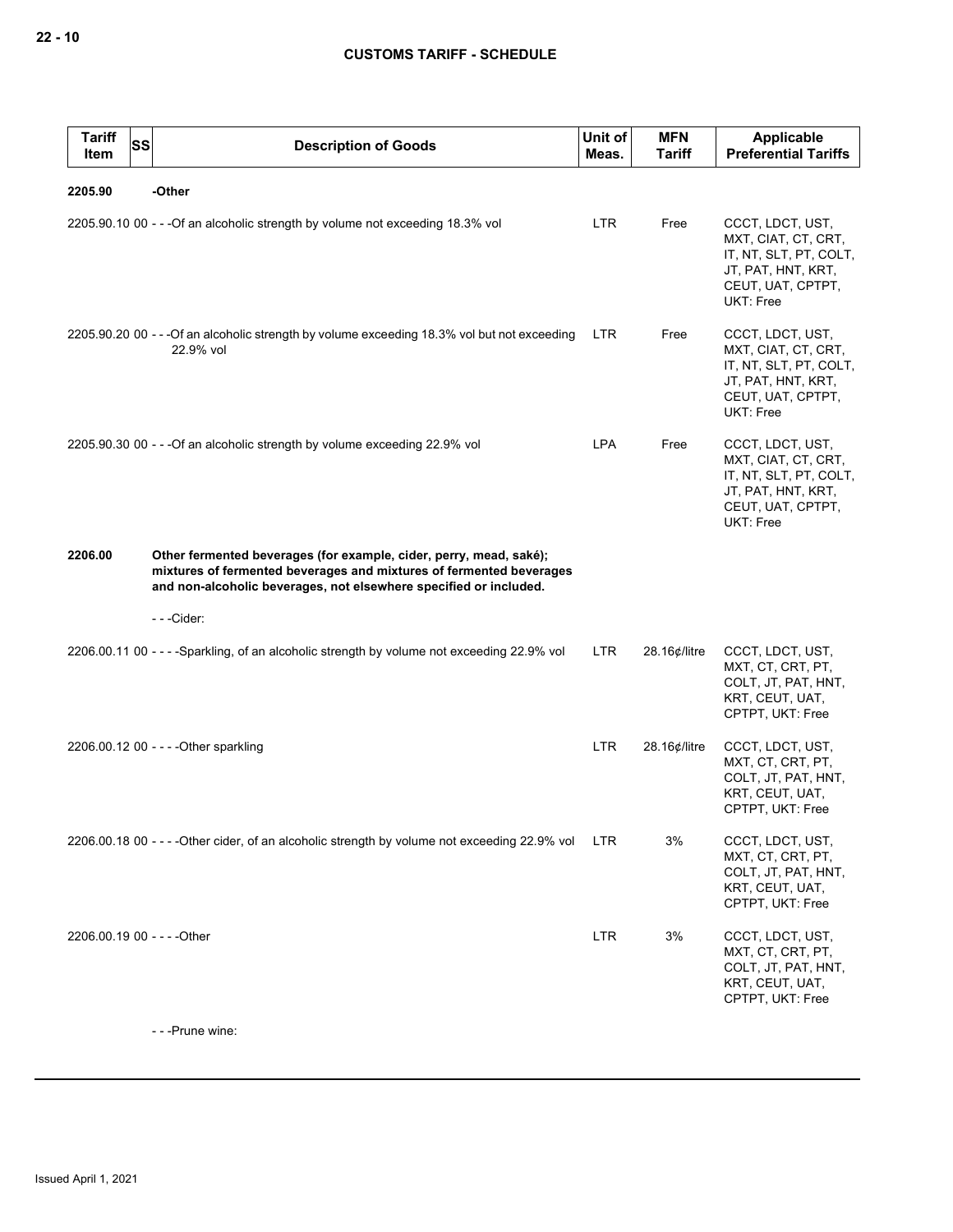|--|--|

| <b>Tariff</b>               | <b>SS</b> | <b>Description of Goods</b>                                                                                                     | Unit of    | <b>MFN</b>             | <b>Applicable</b>                                                                                         |
|-----------------------------|-----------|---------------------------------------------------------------------------------------------------------------------------------|------------|------------------------|-----------------------------------------------------------------------------------------------------------|
| Item                        |           |                                                                                                                                 | Meas.      | <b>Tariff</b>          | <b>Preferential Tariffs</b>                                                                               |
| 2206.00.21                  |           | ----Of an alcoholic strength by volume not exceeding 22.9% vol                                                                  |            | 7.74¢/litre            | CCCT, LDCT, UST,<br>MXT, CT, CRT, PT,<br>COLT, JT, PAT, HNT,<br>KRT, CEUT, UAT,<br>CPTPT, UKT: Free       |
|                             |           | 10 - - - - - Of an alcoholic strength by volume exceeding 0.5% vol but not                                                      | <b>LTR</b> |                        |                                                                                                           |
|                             |           | 20 - - - - - Of an alcoholic strength by volume exceeding 1.2% vol but not                                                      | <b>LTR</b> |                        |                                                                                                           |
|                             |           | 30 - - - - - Of an alcoholic strength by volume exceeding 7.0% vol but not                                                      | <b>LTR</b> |                        |                                                                                                           |
|                             |           | 2206.00.22 00 - - - - Of an alcoholic strength by volume exceeding 22.9% vol                                                    | <b>LTR</b> | $7.74$ ¢/litre         | CCCT, LDCT, UST,<br>MXT, CT, CRT, PT,<br>COLT, JT, PAT, HNT,<br>KRT, CEUT, UAT,<br>CPTPT, UKT: Free       |
|                             |           | ---Perry, sparkling:                                                                                                            |            |                        |                                                                                                           |
|                             |           | 2206.00.31 00 - - - - Of an alcoholic strength by volume not exceeding 22.9% vol                                                | LTR.       | $21.12$ ¢/litre        | CCCT, LDCT, UST,<br>MXT, CT, CRT, PT,<br>COLT, JT, PAT, HNT,<br>KRT, CEUT, UAT,<br>CPTPT, UKT: Free       |
| 2206.00.39 00 - - - - Other |           |                                                                                                                                 | <b>LTR</b> | $21.12$ ¢/litre        | CCCT, LDCT, UST,<br>MXT, CT, CRT, PT,<br>COLT, JT, PAT, HNT,<br>KRT, CEUT, UAT,<br>CPTPT, UKT: Free       |
|                             |           | ---Other wine, sparkling:                                                                                                       |            |                        |                                                                                                           |
|                             |           | 2206.00.41 00 - - - - Of an alcoholic strength by volume not exceeding 22.9% vol                                                | <b>LTR</b> | 28.16¢/litre           | CCCT, LDCT, UST,<br>MXT, CIAT, CT, CRT,<br>PT, COLT, JT, PAT,<br>HNT, KRT, CEUT, UAT,<br>CPTPT, UKT: Free |
| 2206.00.49 00 - - - - Other |           |                                                                                                                                 | LTR.       | 28.16¢/litre           | CCCT, LDCT, UST,<br>MXT, CT, CRT, PT,<br>COLT, JT, PAT, HNT,<br>KRT, CEUT, UAT,<br>CPTPT, UKT: Free       |
|                             |           | 2206.00.50 00 - - -Sake and other wine, not sparkling, of an alcoholic strength by volume not<br>exceeding 13.7% vol            | LTR.       | $2.82$ <i>¢</i> /litre | CCCT, LDCT, UST,<br>MXT, CT, CRT, PT,<br>COLT, JT, PAT, HNT,<br>KRT, CEUT, UAT,<br>CPTPT, UKT: Free       |
|                             |           | - - -Sake and other wine, not sparkling, of an alcoholic strength by volume<br>exceeding 13.7% vol but not exceeding 21.9% vol: |            |                        |                                                                                                           |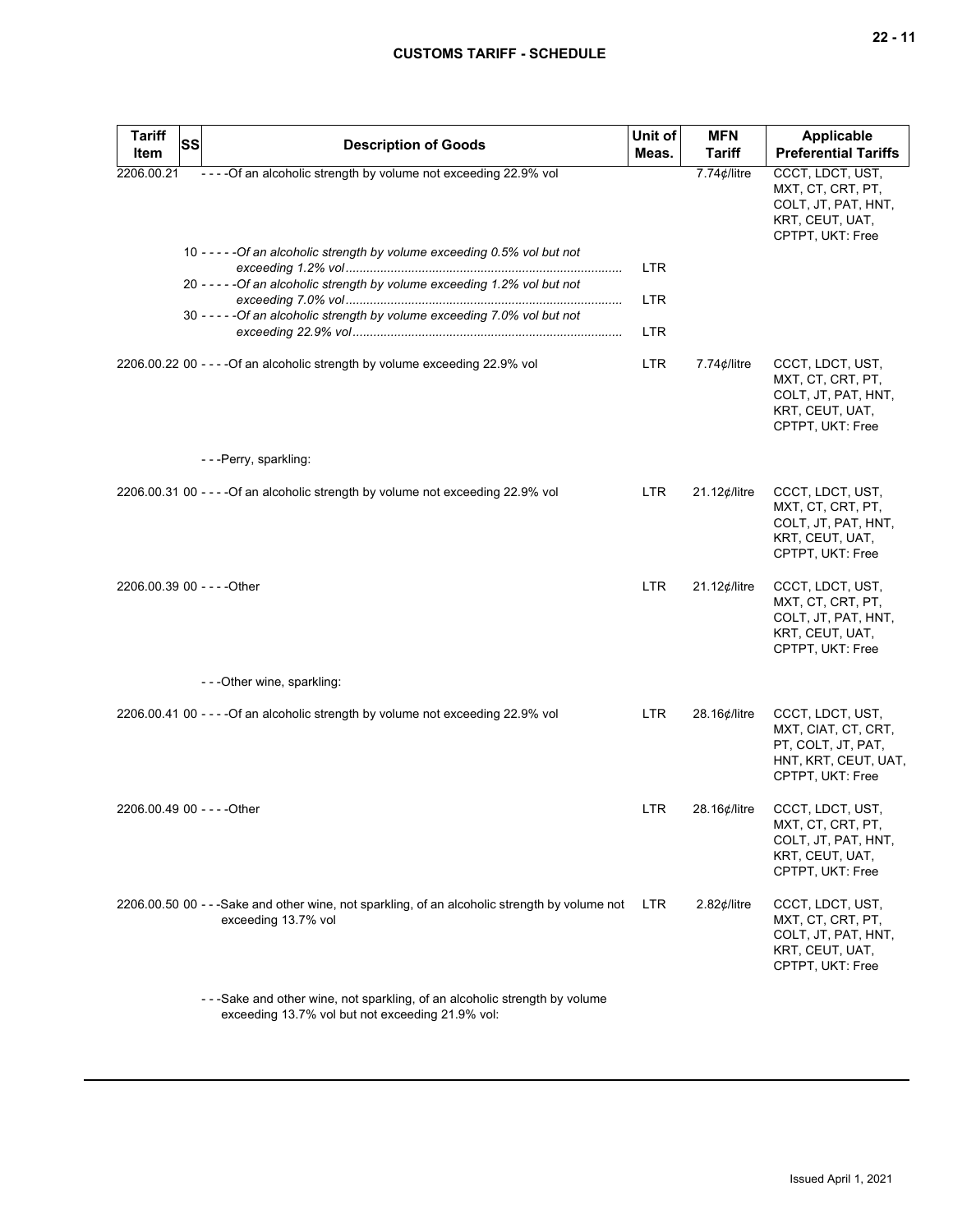| <b>Tariff</b> | <b>SS</b> | <b>Description of Goods</b>                                                                                 | Unit of<br><b>MFN</b> |                     | Applicable                                                                                                |
|---------------|-----------|-------------------------------------------------------------------------------------------------------------|-----------------------|---------------------|-----------------------------------------------------------------------------------------------------------|
| Item          |           |                                                                                                             | Meas.                 | <b>Tariff</b>       | <b>Preferential Tariffs</b>                                                                               |
|               |           | 2206.00.61 00 - - - - Of an alcoholic strength by volume not exceeding 14.9% vol                            | <b>LTR</b>            | 7.04 $¢$ /litre     | CCCT, LDCT, UST,<br>MXT, CIAT, CT, CRT,<br>PT, COLT, JT, PAT,<br>HNT, KRT, CEUT, UAT,<br>CPTPT, UKT: Free |
|               |           | 2206.00.62 00 - - - - Of an alcoholic strength by volume exceeding 14.9% vol but not<br>exceeding 15.9% vol | <b>LTR</b>            | $7.78$ ¢/litre      | CCCT, LDCT, UST,<br>MXT, CIAT, CT, CRT,<br>PT, COLT, JT, PAT,<br>HNT, KRT, CEUT, UAT,<br>CPTPT, UKT: Free |
|               |           | 2206.00.63 00 - - - - Of an alcoholic strength by volume exceeding 15.9% vol but not<br>exceeding 16.9% vol | <b>LTR</b>            | $8.52$ ¢/litre      | CCCT, LDCT, UST,<br>MXT, CT, CRT, PT,<br>COLT, JT, PAT, HNT,<br>KRT, CEUT, UAT,<br>CPTPT, UKT: Free       |
|               |           | 2206.00.64 00 - - - - Of an alcoholic strength by volume exceeding 16.9% vol but not<br>exceeding 17.9% vol | LTR                   | $9.25$ ¢/litre      | CCCT, LDCT, UST,<br>MXT, CT, CRT, PT,<br>COLT, JT, PAT, HNT,<br>KRT, CEUT, UAT,<br>CPTPT, UKT: Free       |
|               |           | 2206.00.65 00 - - - - Of an alcoholic strength by volume exceeding 17.9% vol but not<br>exceeding 18.9% vol | <b>LTR</b>            | $10$ ¢/litre        | CCCT, LDCT, UST,<br>MXT, CIAT, CT, CRT,<br>PT, COLT, JT, PAT,<br>HNT, KRT, CEUT, UAT,<br>CPTPT, UKT: Free |
|               |           | 2206.00.66 00 - - - - Of an alcoholic strength by volume exceeding 18.9% vol but not<br>exceeding 19.9% vol | <b>LTR</b>            | 10.73 $\phi$ /litre | CCCT, LDCT, UST,<br>MXT, CT, CRT, PT,<br>COLT, JT, PAT, HNT,<br>KRT, CEUT, UAT,<br>CPTPT, UKT: Free       |
|               |           | 2206.00.67 00 - - - - Of an alcoholic strength by volume exceeding 19.9% vol but not<br>exceeding 20.9% vol | <b>LTR</b>            | 11.48 $¢$ /litre    | CCCT, LDCT, UST,<br>MXT, CT, CRT, PT,<br>COLT, JT, PAT, HNT,<br>KRT, CEUT, UAT,<br>CPTPT, UKT: Free       |
|               |           | 2206.00.68 00 - - - - Of an alcoholic strength by volume exceeding 20.9% vol but not<br>exceeding 21.9% vol | <b>LTR</b>            | 12.21 $\phi$ /litre | CCCT, LDCT, UST,<br>MXT, CT, CRT, PT,<br>COLT, JT, PAT, HNT,<br>KRT, CEUT, UAT,<br>CPTPT, UKT: Free       |
|               |           | -- Sake and other wine, not sparkling, of an alcoholic strength by volume<br>exceeding 21.9% vol:           |                       |                     |                                                                                                           |
|               |           | 2206.00.71 00 - - - - Of an alcoholic strength by volume not exceeding 22.9% vol                            | <b>LTR</b>            | 12.95¢/litre        | CCCT, LDCT, UST,<br>MXT, CT, CRT, PT,<br>COLT, JT, PAT, HNT,<br>KRT, CEUT, UAT,<br>CPTPT, UKT: Free       |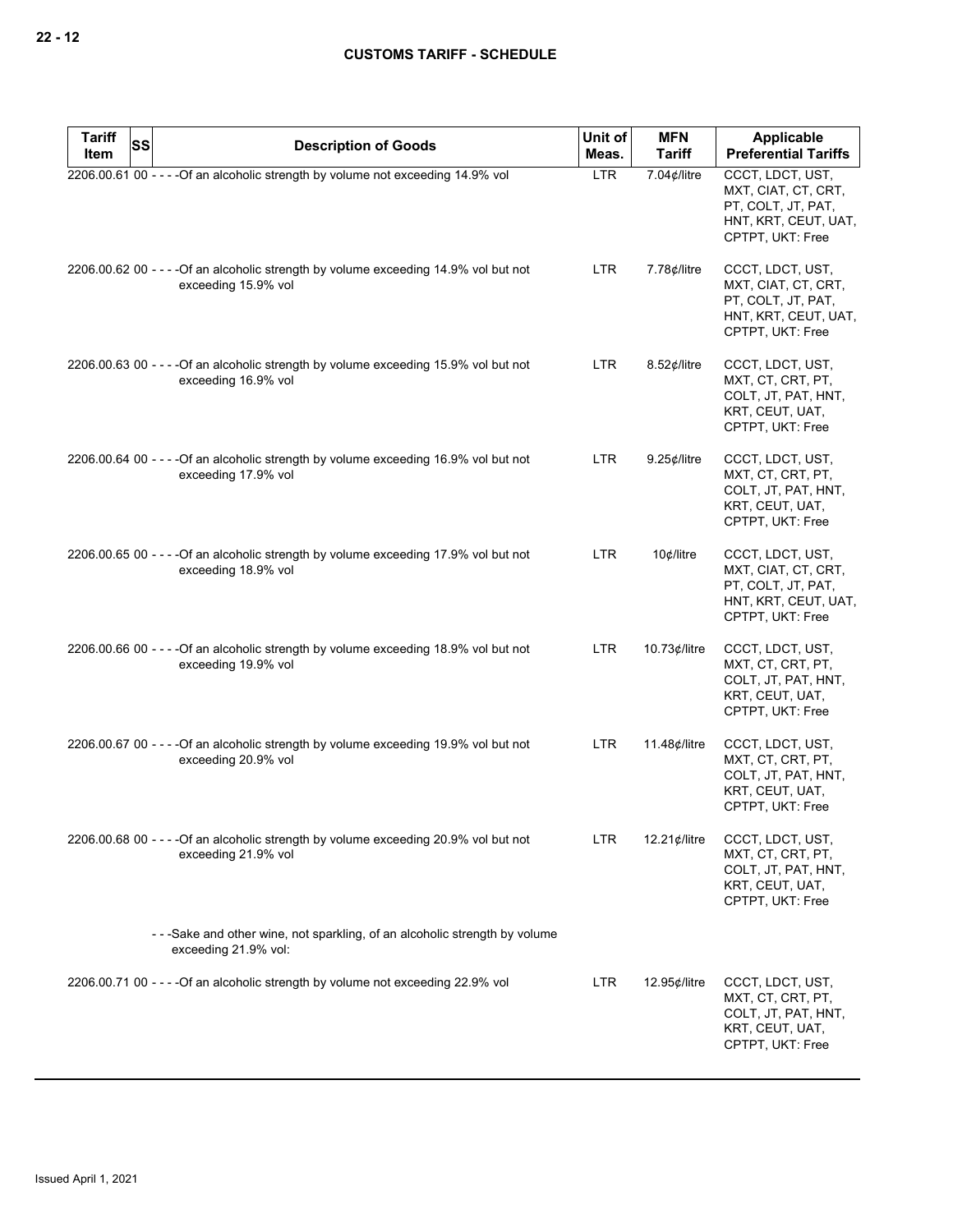# **CUSTOMS TARIFF - SCHEDULE**

| <b>Tariff</b>              | SS | <b>Description of Goods</b>                                                                                                                        | Unit of                  | <b>MFN</b>                | Applicable                                                                                                                              |
|----------------------------|----|----------------------------------------------------------------------------------------------------------------------------------------------------|--------------------------|---------------------------|-----------------------------------------------------------------------------------------------------------------------------------------|
| <b>Item</b>                |    |                                                                                                                                                    | Meas.                    | Tariff                    | <b>Preferential Tariffs</b>                                                                                                             |
|                            |    | 2206.00.72 00 - - - - Of an alcoholic strength by volume exceeding 22.9% vol                                                                       | <b>LTR</b>               | 12.95¢/litre              | CCCT, LDCT, UST,<br>MXT, CT, CRT, PT,<br>COLT, JT, PAT, HNT,<br>KRT, CEUT, UAT,<br>CPTPT, UKT: Free                                     |
|                            |    | 2206.00.80 00 - - - Ginger beer and herbal beer                                                                                                    | <b>LTR</b>               | $2.11$ ¢/litre            | CCCT, LDCT, GPT,<br>UST, MXT, CT, CRT,<br>PT, COLT, JT, PAT,<br>HNT, KRT, CEUT, UAT,<br>CPTPT, UKT: Free                                |
|                            |    | ---Other:                                                                                                                                          |                          |                           |                                                                                                                                         |
| 2206.00.91 00 - - - - Mead |    |                                                                                                                                                    | <b>LPA</b>               | alcohol                   | 12.28¢/litre of CCCT, LDCT, GPT,<br>absolute ethyl UST, MXT, CT, CRT,<br>PT, COLT, JT, PAT,<br>HNT, KRT, CEUT, UAT,<br>CPTPT, UKT: Free |
| 2206.00.92                 |    | ----Other, of an alcoholic strength by volume not exceeding 22.9% vol                                                                              |                          | absolute ethyl<br>alcohol | 12.28¢/litre of CCCT, LDCT, GPT,<br>UST, MXT, CT, CRT,<br>PT, COLT, JT, PAT,<br>HNT, KRT, CEUT, UAT,<br>CPTPT, UKT: Free                |
|                            |    | 10 - - - - - Of an alcoholic strength by volume exceeding 0.5% vol but not                                                                         | <b>LPA</b>               |                           |                                                                                                                                         |
|                            |    | 20 - - - - - Of an alcoholic strength by volume exceeding 1.2% vol but not                                                                         | <b>LPA</b>               |                           |                                                                                                                                         |
|                            |    | 30 - - - - - Of an alcoholic strength by volume exceeding 7.0% vol but not                                                                         | <b>LPA</b>               |                           |                                                                                                                                         |
|                            |    | 2206.00.93 00 - - - - Other, of an alcoholic strength by volume exceeding 22.9% vol                                                                | <b>LPA</b>               | absolute ethyl<br>alcohol | 12.28¢/litre of CCCT, LDCT, GPT,<br>UST, MXT, CT, CRT,<br>PT, COLT, JT, PAT,<br>HNT, KRT, CEUT, UAT,<br>CPTPT, UKT: Free                |
| 22.07                      |    | Undenatured ethyl alcohol of an alcoholic strength by volume of 80%<br>vol or higher; ethyl alcohol and other spirits, denatured, of any strength. |                          |                           |                                                                                                                                         |
| 2207.10.00                 |    | -Undenatured ethyl alcohol of an alcoholic strength by volume of 80%<br>vol or higher                                                              |                          | Free                      | CCCT, LDCT, UST,<br>MXT, CT, CRT, SLT,<br>PT, COLT, JT, PAT,<br>HNT, KRT, CEUT, UAT,<br>CPTPT, UKT: Free                                |
|                            |    |                                                                                                                                                    | <b>LPA</b><br><b>LPA</b> |                           |                                                                                                                                         |
| 2207.20                    |    | -Ethyl alcohol and other spirits, denatured, of any strength                                                                                       |                          |                           |                                                                                                                                         |
|                            |    | - - -Ethyl alcohol:                                                                                                                                |                          |                           |                                                                                                                                         |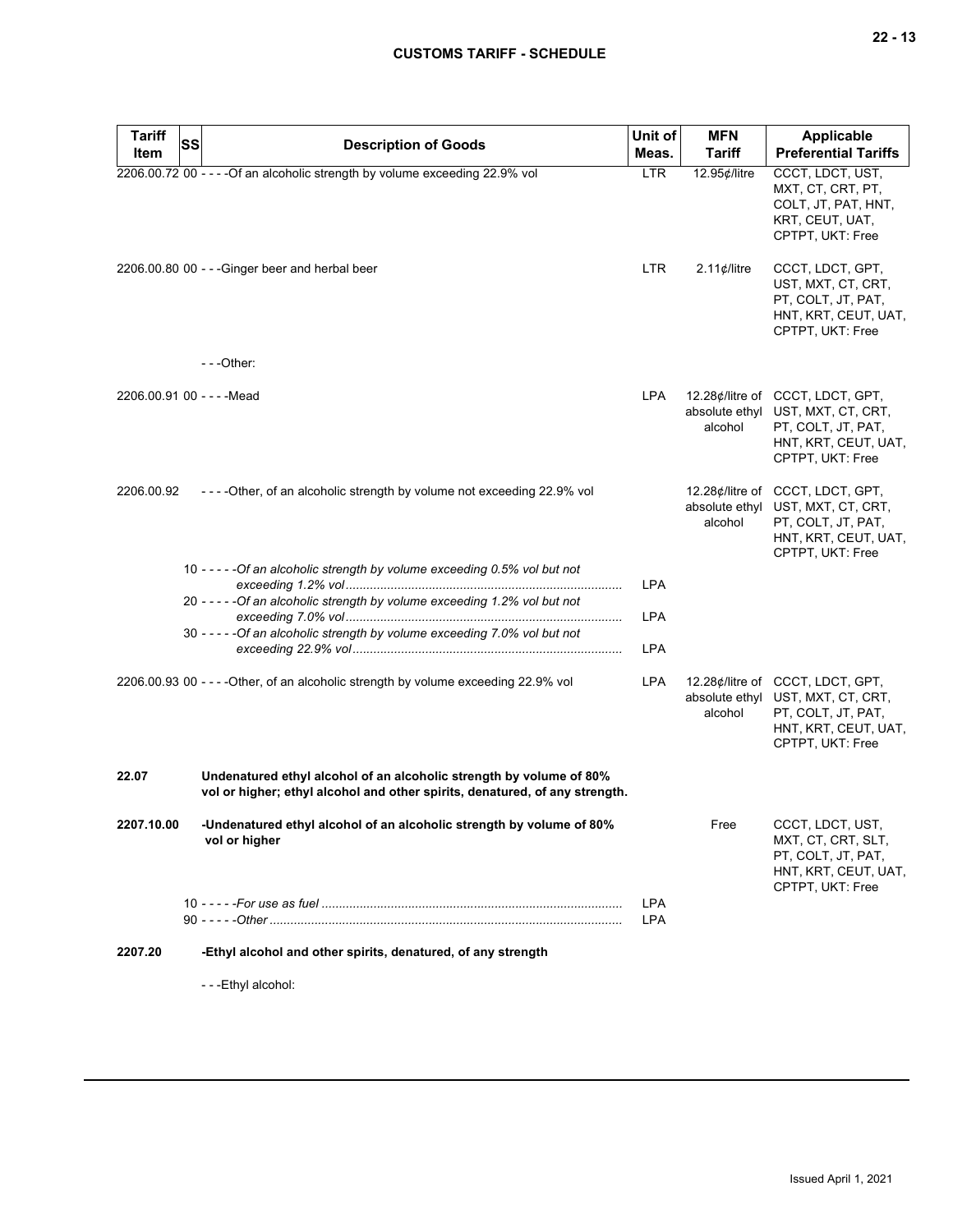| <b>Tariff</b>               | <b>SS</b> | <b>Description of Goods</b>                                                                                                             | Unit of                  | <b>MFN</b>                                  | Applicable                                                                                                                         |
|-----------------------------|-----------|-----------------------------------------------------------------------------------------------------------------------------------------|--------------------------|---------------------------------------------|------------------------------------------------------------------------------------------------------------------------------------|
| Item                        |           |                                                                                                                                         | Meas.                    | <b>Tariff</b>                               | <b>Preferential Tariffs</b>                                                                                                        |
|                             |           | 2207.20.11 00 - - - - Specially denatured alcohol, within the meaning of the Excise Act, 2001                                           | LPA                      | 4.92¢/litre of<br>absolute ethyl<br>alcohol | CCCT, LDCT, UST,<br>MXT, CT, CRT, IT, NT,<br>SLT, PT, COLT, JT,<br>PAT, HNT, KRT, CEUT,<br>UAT, CPTPT,<br>UKT: Free                |
| 2207.20.12                  |           | ----Denatured alcohol, within the meaning of the Excise Act, 2001                                                                       |                          | 4.92¢/litre of<br>alcohol                   | CCCT, LDCT, UST,<br>absolute ethyl MXT, CT, CRT, IT, NT,<br>SLT, PT, COLT, JT,<br>PAT, HNT, KRT, CEUT,<br>UAT, CPTPT,<br>UKT: Free |
|                             |           |                                                                                                                                         | <b>LPA</b><br><b>LPA</b> |                                             |                                                                                                                                    |
| 2207.20.19 00 - - - - Other |           |                                                                                                                                         | <b>LPA</b>               | Free                                        | CCCT, LDCT, UST,<br>MXT, CT, CRT, IT, NT,<br>SLT, PT, COLT, JT,<br>PAT, HNT, KRT, CEUT,<br>UAT, CPTPT,<br>UKT: Free                |
| 2207.20.90 00 - - - Other   |           |                                                                                                                                         | <b>LPA</b>               | Free                                        | CCCT, LDCT, GPT,<br>UST, MXT, CT, CRT, IT,<br>NT, SLT, PT, COLT, JT,<br>PAT, HNT, KRT, CEUT,<br>UAT, CPTPT,<br>UKT: Free           |
| 22.08                       |           | Undenatured ethyl alcohol of an alcoholic strength by volume of less<br>than 80% vol; spirits, liqueurs and other spirituous beverages. |                          |                                             |                                                                                                                                    |
| 2208.20.00                  |           | -Spirits obtained by distilling grape wine or grape marc                                                                                | LPA<br><b>LPA</b>        | Free                                        | CCCT, LDCT, GPT,<br>UST, MXT, CIAT, CT,<br>CRT, IT, NT, SLT, PT,<br>COLT, JT, PAT, HNT,<br>KRT, CEUT, UAT,<br>CPTPT, UKT: Free     |
| 2208.30.00                  |           | -Whiskies                                                                                                                               |                          | Free                                        | CCCT, LDCT, GPT,<br>UST, MXT, CIAT, CT,<br>CRT, IT, NT, SLT, PT,<br>COLT, JT, PAT, HNT,<br>KRT, CEUT, UAT,<br>CPTPT, UKT: Free     |
|                             |           |                                                                                                                                         | <b>LPA</b>               |                                             |                                                                                                                                    |
|                             |           |                                                                                                                                         | <b>LPA</b>               |                                             |                                                                                                                                    |
|                             |           |                                                                                                                                         | <b>LPA</b>               |                                             |                                                                                                                                    |
|                             |           |                                                                                                                                         | <b>LPA</b>               |                                             |                                                                                                                                    |
| 2208.40                     |           | -Rum and other spirits obtained by distilling fermented sugar-cane<br>products                                                          |                          |                                             |                                                                                                                                    |

Ethyl Alcohol, not denatured in accordance with the specifications prescribed by the Excise Act and Regulations, is classified under No. 2207.20.19 and subject to the additional duty of \$11.696/ltr of absolute ethyl alcohol, regardless of end-use.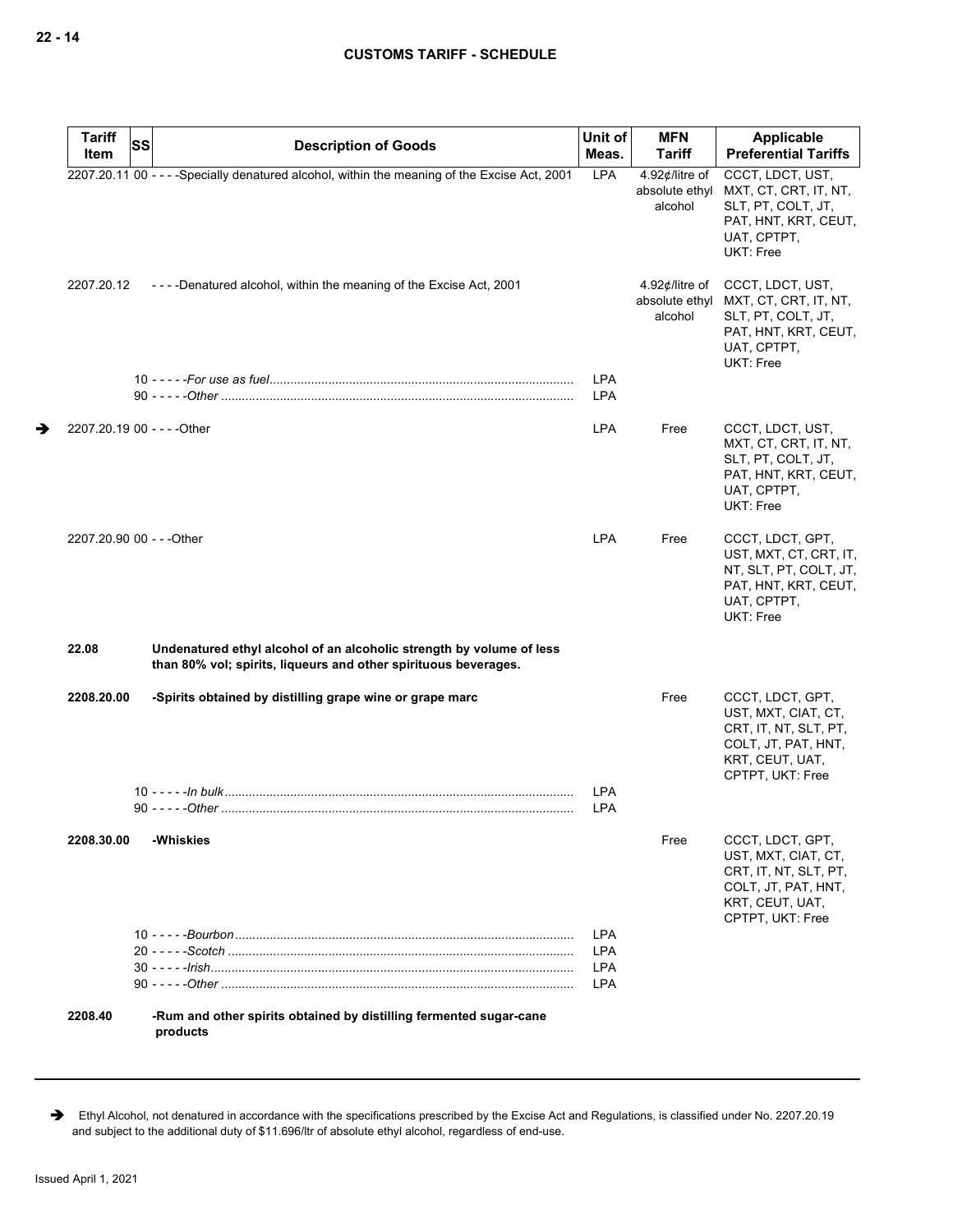# **CUSTOMS TARIFF - SCHEDULE**

| <b>Tariff</b><br>Item       | <b>SS</b> | <b>Description of Goods</b>                                                                                                               | Unit of<br>Meas.         | <b>MFN</b><br><b>Tariff</b>                  | <b>Applicable</b><br><b>Preferential Tariffs</b>                                                                                                                                        |
|-----------------------------|-----------|-------------------------------------------------------------------------------------------------------------------------------------------|--------------------------|----------------------------------------------|-----------------------------------------------------------------------------------------------------------------------------------------------------------------------------------------|
| 2208.40.10                  |           | $- -$ Rum                                                                                                                                 | <b>LPA</b><br><b>LPA</b> | 24.56¢/litre of<br>absolute ethyl<br>alcohol | CCCT, LDCT, GPT,<br>UST, MXT, CIAT, CT,<br>CRT, IT, NT, SLT, PT,<br>COLT, JT, PAT, HNT,<br>KRT, CEUT, UAT,<br>CPTPT, UKT: Free                                                          |
| 2208.40.90 00 - - - Other   |           |                                                                                                                                           | <b>LPA</b>               | alcohol                                      | 12.28¢/litre of CCCT, LDCT, GPT,<br>absolute ethyl UST, MXT, CIAT, CT,<br>CRT, IT, NT, SLT, PT,<br>COLT, JT, PAT, HNT,<br>KRT, CEUT, UAT,<br>CPTPT, UKT: Free                           |
|                             |           | 2208.50.00 00 - Gin and Geneva                                                                                                            | <b>LPA</b>               | 4.92¢/litre of<br>absolute ethyl<br>alcohol  | CCCT, LDCT, GPT,<br>UST, MXT, CIAT, CT,<br>CRT, IT, NT, SLT, PT,<br>COLT, JT, PAT, HNT,<br>KRT, CEUT, UAT,<br>CPTPT, UKT: Free                                                          |
| 2208.60.00 00 -Vodka        |           |                                                                                                                                           | <b>LPA</b>               | absolute ethyl<br>alcohol                    | 12.28¢/litre of CCCT, LDCT, UST,<br>MXT, CIAT, CT, CRT,<br>IT, NT, SLT, PT, COLT,<br>JT, PAT, HNT, KRT,<br>CEUT, UAT, CPTPT,<br>UKT: Free<br>GPT: 6¢/litre of absolute<br>ethyl alcohol |
|                             |           | 2208.70.00 00 - Liqueurs and cordials                                                                                                     | <b>LPA</b>               | alcohol                                      | 12.28¢/litre of CCCT, LDCT, GPT,<br>absolute ethyl UST, MXT, CIAT, CT,<br>CRT, IT, NT, SLT, PT,<br>COLT, JT, PAT, HNT,<br>KRT, CEUT, UAT,<br>CPTPT, UKT: Free                           |
| 2208.90                     |           | -Other                                                                                                                                    |                          |                                              |                                                                                                                                                                                         |
| 2208.90.10 00 - - - Tequila |           |                                                                                                                                           | LPA                      | Free                                         | CCCT, LDCT, GPT,<br>UST, MXT, CIAT, CT,<br>CRT, IT, NT, SLT, PT,<br>COLT, JT, PAT, HNT,<br>KRT, CEUT, UAT,<br>CPTPT, UKT: Free                                                          |
|                             |           | ---Undenatured ethyl alcohol:                                                                                                             |                          |                                              |                                                                                                                                                                                         |
|                             |           | 2208.90.21 00 - - - - For use as a spirituous or alcoholic beverage or for use in the<br>manufacture of spirituous or alcoholic beverages | <b>LPA</b>               | Free                                         | CCCT, LDCT, UST,<br>MXT, CIAT, CT, CRT,<br>IT, NT, SLT, PT, COLT,<br>JT, PAT, HNT, KRT,<br>CEUT, UAT, CPTPT,<br>UKT: Free                                                               |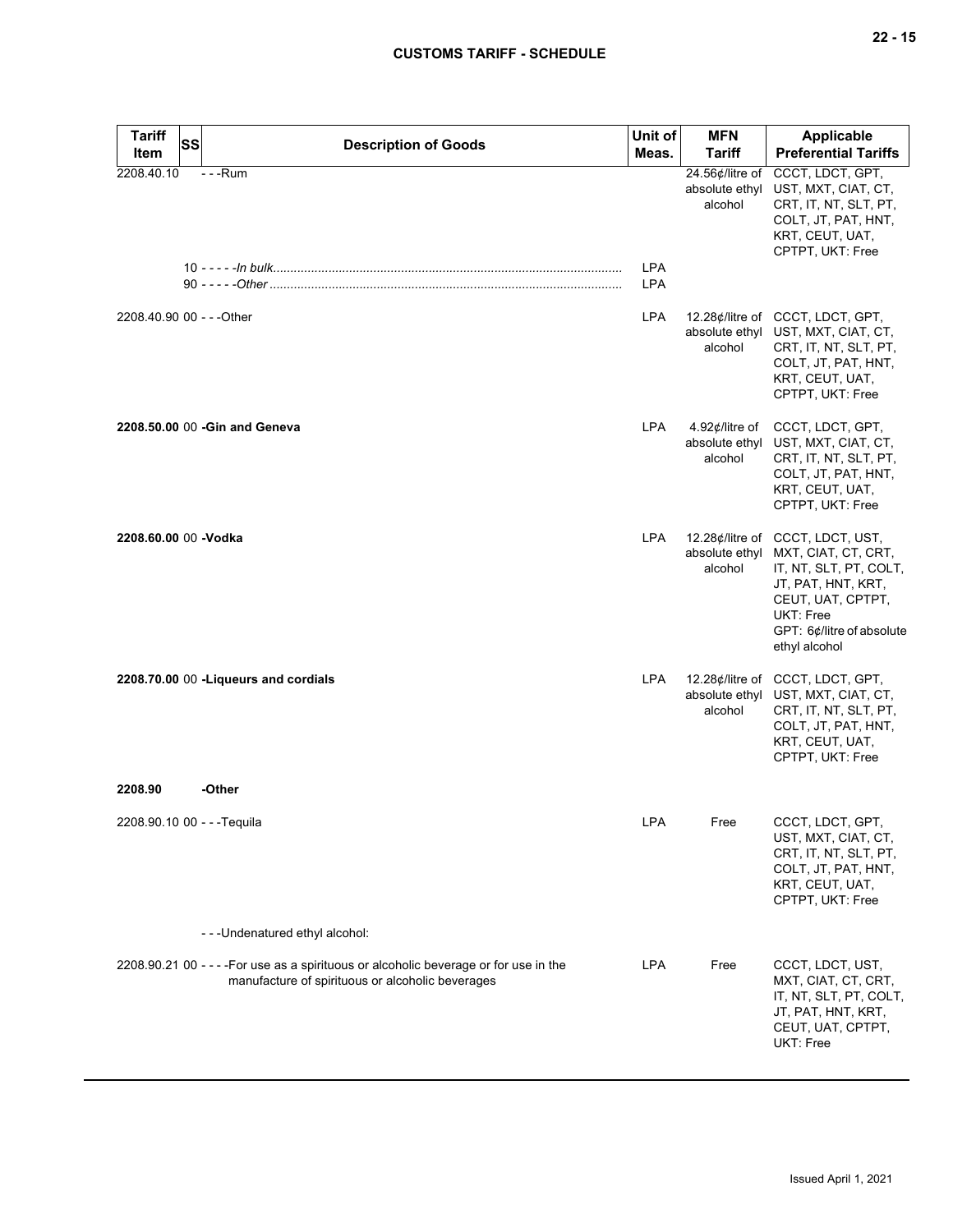| <b>Tariff</b><br>Item | SS<br><b>Description of Goods</b>                                                          | Unit of<br>Meas. | <b>MFN</b><br><b>Tariff</b> | Applicable<br><b>Preferential Tariffs</b>                                                                                                                     |
|-----------------------|--------------------------------------------------------------------------------------------|------------------|-----------------------------|---------------------------------------------------------------------------------------------------------------------------------------------------------------|
|                       | 2208.90.29 00 - - - - Other                                                                | <b>LPA</b>       | 4.92¢/litre of              | CCCT, LDCT, UST,                                                                                                                                              |
|                       |                                                                                            |                  | absolute ethyl<br>alcohol   | MXT, CIAT, CT, CRT,<br>IT, NT, SLT, PT, COLT,<br>JT, PAT, HNT, KRT,<br>CEUT, UAT, CPTPT,<br>UKT: Free                                                         |
|                       | 2208.90.30 00 - - - Angostura bitters                                                      | <b>LTR</b>       | Free                        | CCCT, LDCT, GPT,<br>UST, MXT, CIAT, CT,<br>CRT, IT, NT, SLT, PT,<br>COLT, JT, PAT, HNT,<br>KRT, CEUT, UAT,<br>CPTPT, UKT: Free                                |
|                       | -- Spirituous fruit juices of an alcoholic strength by volume not exceeding<br>14.3% vol:  |                  |                             |                                                                                                                                                               |
|                       | 2208.90.41 00 - - - - Packaged, of an alcoholic strength by volume not exceeding 7% vol    | <b>LTR</b>       | 35.2 $¢$ /litre             | CCCT, LDCT, GPT,<br>UST, MXT, CIAT, CT,<br>CRT, IT, NT, SLT, PT,<br>COLT, JT, PAT, HNT,<br>KRT, CEUT, UAT,<br>CPTPT, UKT: Free                                |
|                       | 2208.90.49 00 - - - - Other                                                                | <b>LTR</b>       | $35.2$ ¢/litre              | CCCT, LDCT, GPT,<br>UST, MXT, CIAT, CT,<br>CRT, IT, NT, SLT, PT,<br>COLT, JT, PAT, HNT,<br>KRT, CEUT, UAT,<br>CPTPT, UKT: Free                                |
|                       | - - -Other:                                                                                |                  |                             |                                                                                                                                                               |
|                       | 2208.90.92 00 - - - - Fruit brandies                                                       | LPA              | Free                        | CCCT, LDCT, GPT,<br>UST, MXT, CIAT, CT,<br>CRT, IT, NT, SLT, PT,<br>COLT, JT, PAT, HNT,<br>KRT, CEUT, UAT,<br>CPTPT, UKT: Free                                |
|                       | 2208.90.98 00 - - - - Other, packaged, of an alcoholic strength by volume not exceeding 7% | LPA              | alcohol                     | 12.28¢/litre of CCCT, LDCT, GPT,<br>absolute ethyl UST, MXT, CIAT, CT,<br>CRT, IT, NT, SLT, PT,<br>COLT, JT, PAT, HNT,<br>KRT, CEUT, UAT,<br>CPTPT, UKT: Free |
|                       | 2208.90.99 00 - - - - Other                                                                | <b>LPA</b>       | absolute ethyl<br>alcohol   | 12.28¢/litre of CCCT, LDCT, GPT,<br>UST, MXT, CIAT, CT,<br>CRT, IT, NT, SLT, PT,<br>COLT, JT, PAT, HNT,<br>KRT, CEUT, UAT,<br>CPTPT, UKT: Free                |